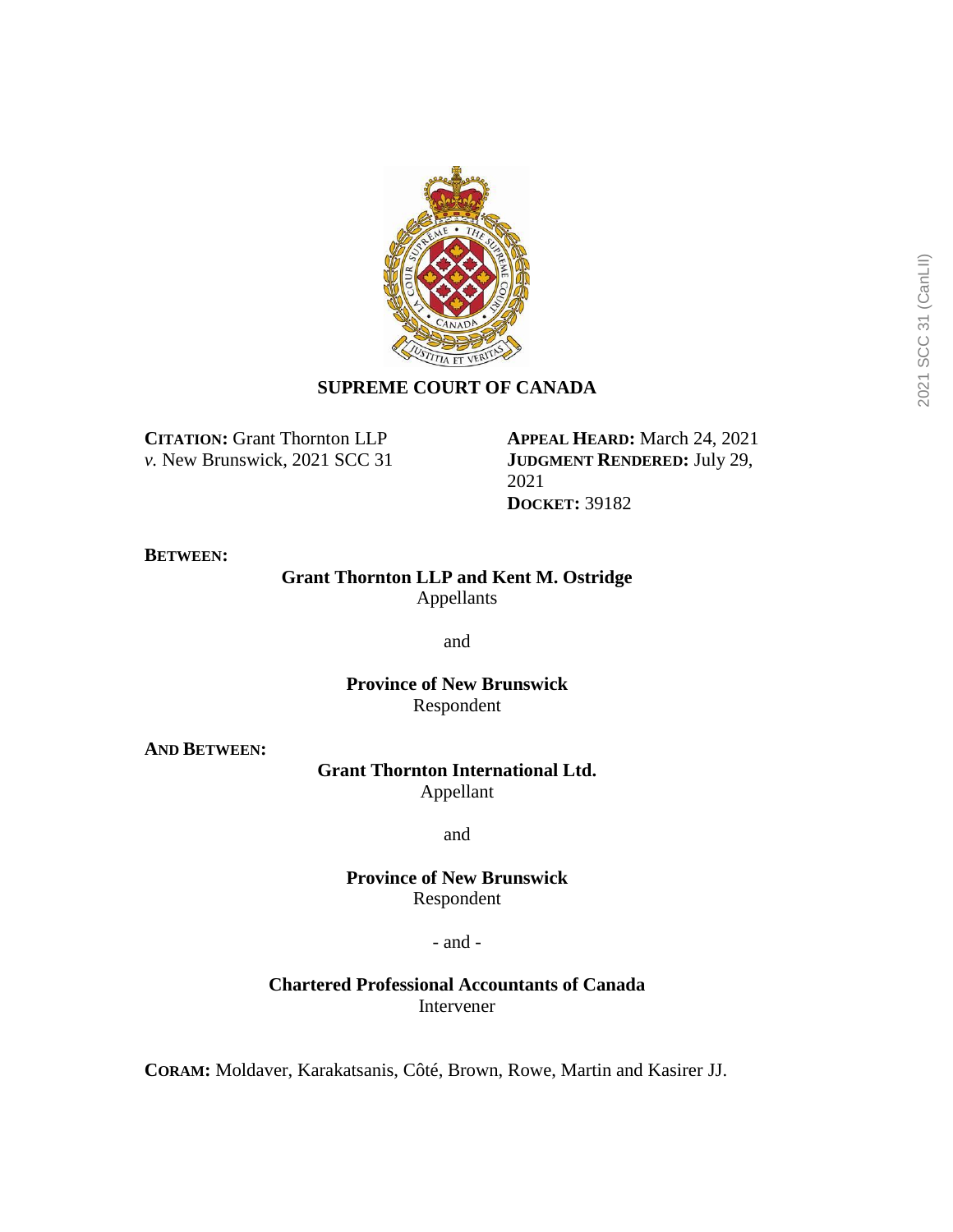**REASONS FOR JUDGMENT:** (paras. 1 to 64) Moldaver J. (Karakatsanis, Côté, Brown, Rowe, Martin and Kasirer JJ. concurring)

**NOTE:** This document is subject to editorial revision before its reproduction in final form in the *Canada Supreme Court Reports*.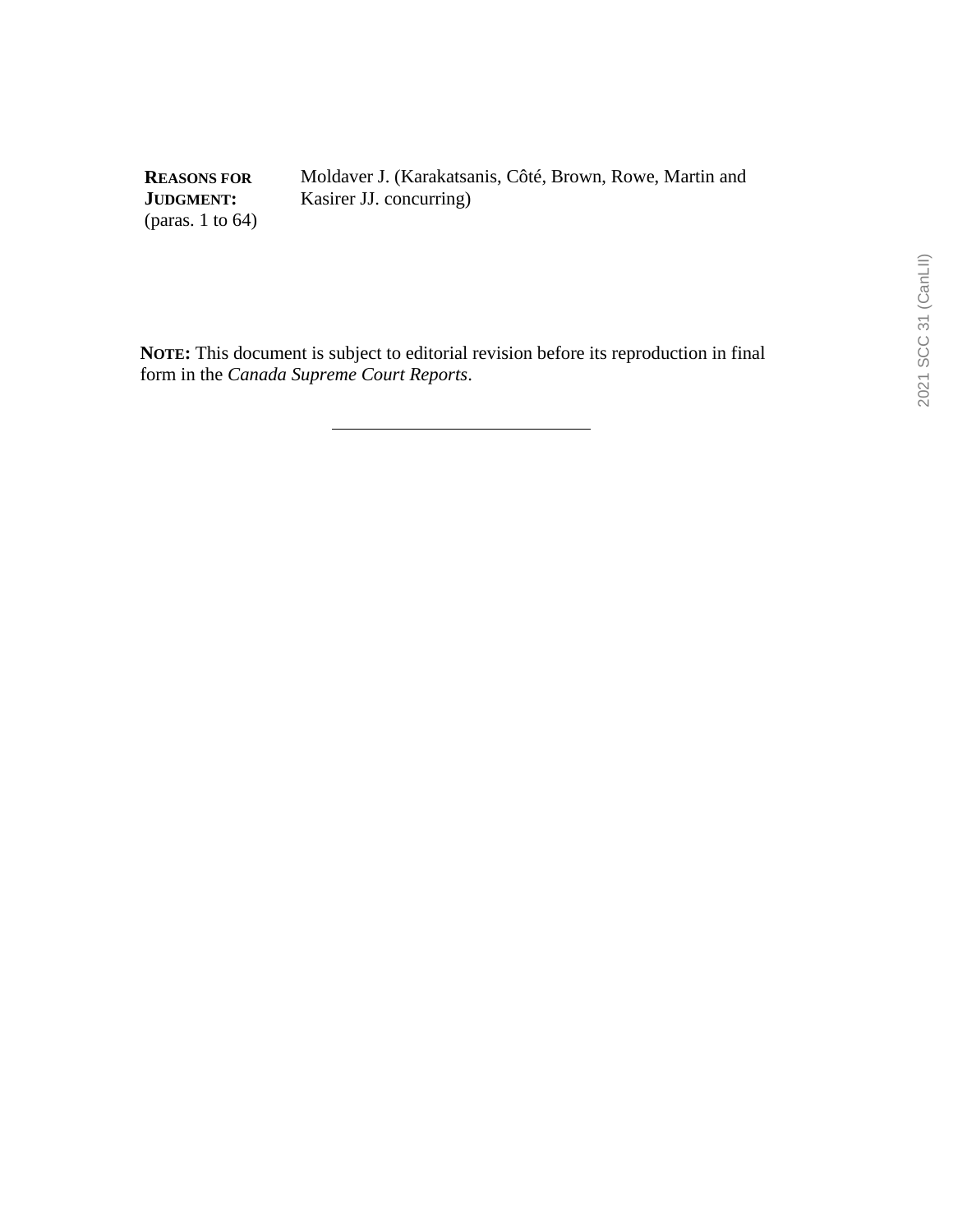## GRANT THORNTON LLP *v.* NEW BRUNSWICK

| <b>Grant Thornton LLP and</b><br>Kent M. Ostridge   | Appellants        |
|-----------------------------------------------------|-------------------|
| ν.                                                  |                   |
| <b>Province of New Brunswick</b>                    | Respondent        |
| $-$ and $-$                                         |                   |
| <b>Grant Thornton International Ltd.</b>            | Appellant         |
| ν.                                                  |                   |
| <b>Province of New Brunswick</b>                    | Respondent        |
| and                                                 |                   |
| <b>Chartered Professional Accountants of Canada</b> | <b>Intervener</b> |
| Indexed as: Grant Thornton LLP v. New Brunswick     |                   |

**2021 SCC 31**

File No.: 39182.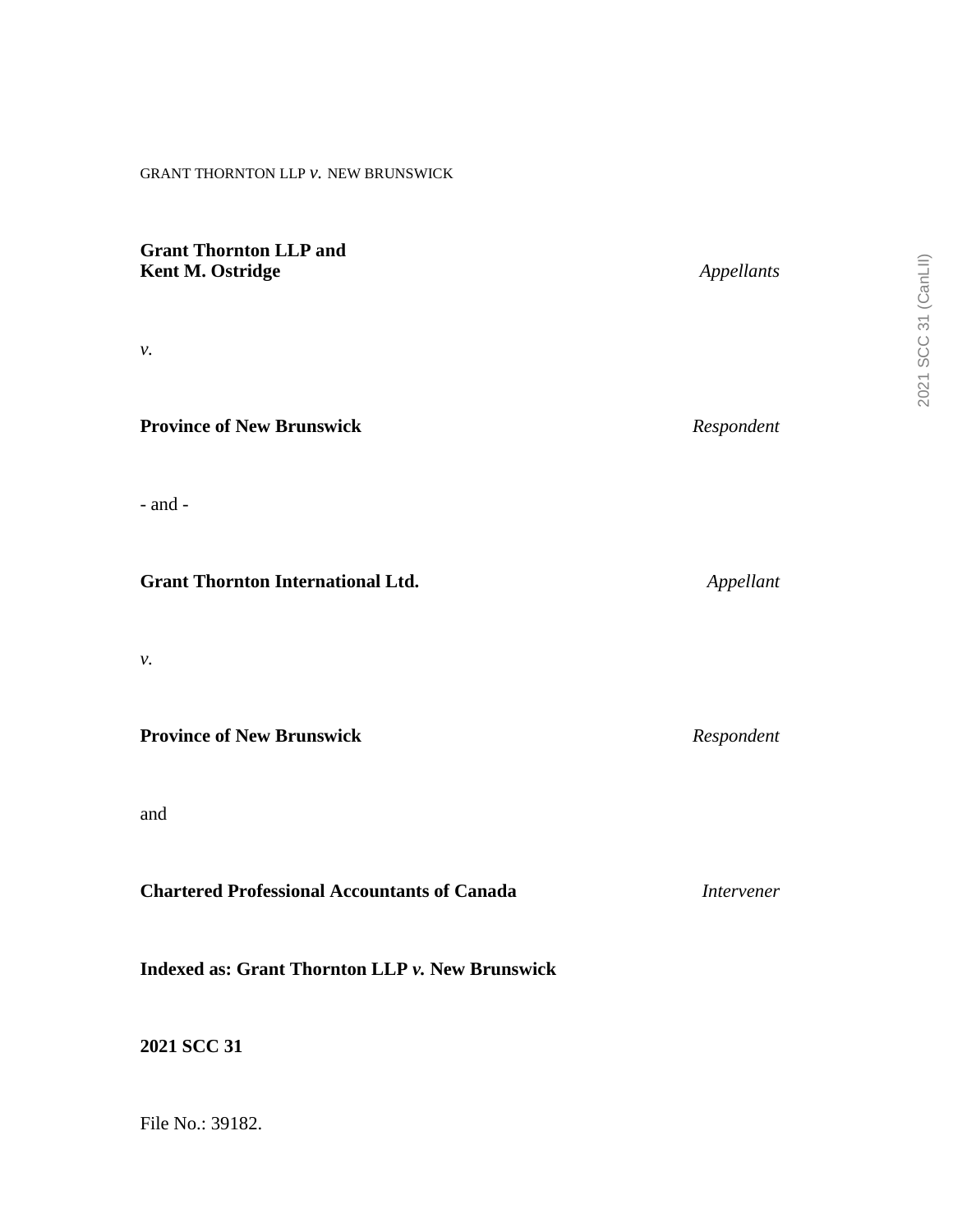2021: March 24; 2021: July 29.

Present: Moldaver, Karakatsanis, Côté, Brown, Rowe, Martin and Kasirer JJ.

ON APPEAL FROM THE COURT OF APPEAL FOR NEW BRUNSWICK

*Limitation of actions — Discoverability — Requisite degree of knowledge to discover claim — Negligence — Province delivering loan guarantees to company based on auditor's report — Company running out of working capital months after receiving loan from bank — Province paying out guarantees — Province commencing negligence claim against auditor — Auditor seeking summary judgment on basis that claim commenced after two-year statutory limitation period — Standard to be applied in determining whether plaintiff has requisite degree of knowledge to discover claim — Whether province discovered negligence claim against auditor — Whether claim statute-barred — Limitation of Actions Act, S.N.B. 2009, c. L-8.5, s. 5(1)(a), (2).*

In 2008, a New Brunswick-based company sought loans from a bank, but it needed loan guarantees from the province. The province agreed to \$50 million in loan guarantees, conditional upon the company subjecting itself to an external review of its assets by its auditor. The auditor opined in a report that the company's financial statements presented fairly, in all material respects, the company's financial position in accordance with generally accepted accounting principles. Relying upon that report, the province executed and delivered the loan guarantees, which, in turn, enabled the company to borrow funds from the bank. When the company ran out of working capital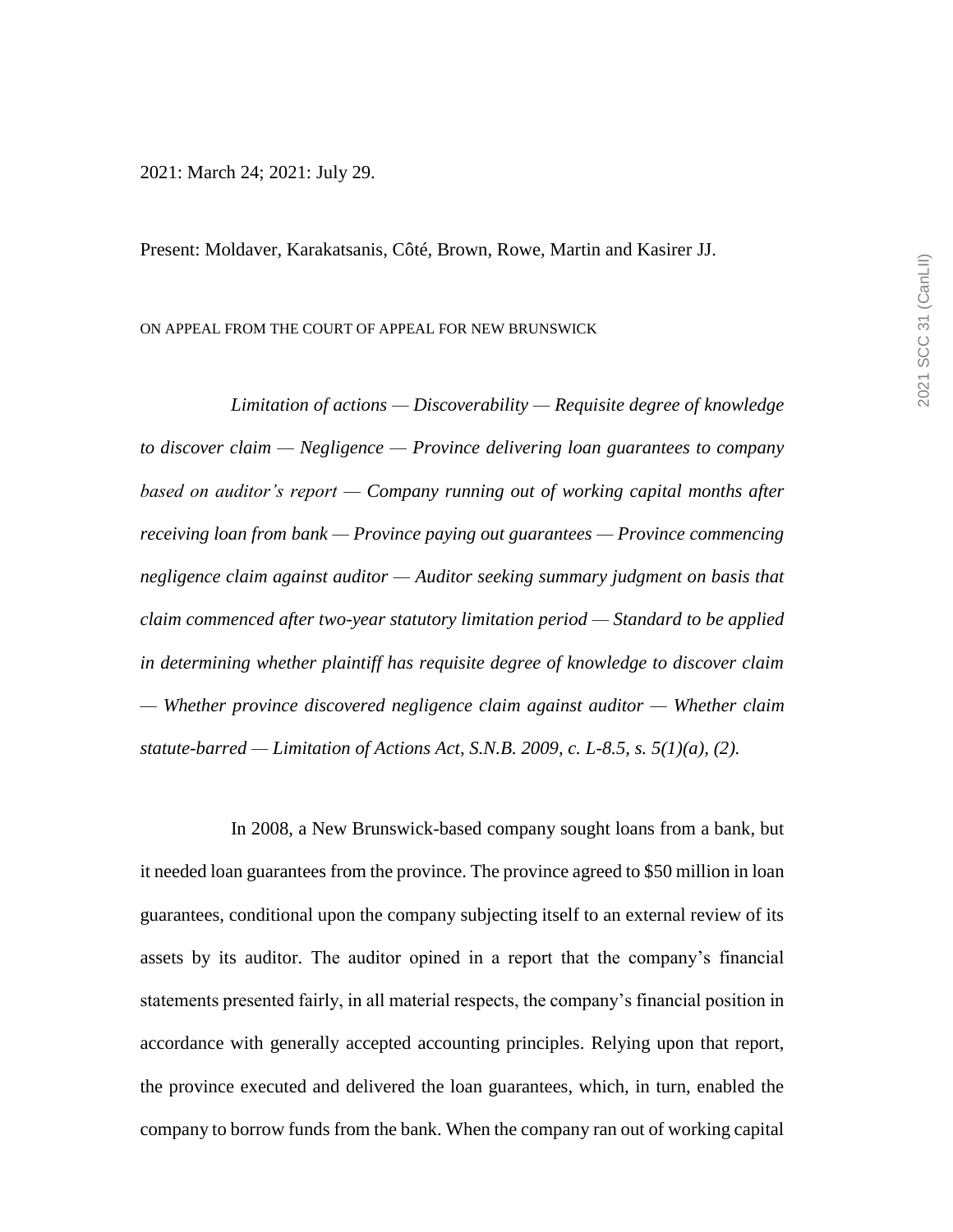four months after receiving the loan guarantees from the province, the bank called on the province to pay out the loan guarantees, which it did on March 18, 2010. The province then retained another accounting and auditing firm to review the company's financial position. The other firm's report was issued in draft on February 4, 2011, and opined that the company's financial statements had not, in fact, been prepared in conformity with generally accepted accounting principles. Specifically, the other firm estimated that the company's assets and net earnings were overstated by a material amount. Those misstatements had not been identified by the auditor in its report.

On June 23, 2014, the province commenced a claim against the auditor, alleging negligence. The auditor moved for summary judgment to have the claim dismissed as statute-barred by virtue of the limitation period under s.  $5(1)(a)$  of the provincial *Limitation of Actions Act* ("*LAA*"), which provides that no claim shall be brought after two years from the day on which the claim was discovered. The motions judge held that, properly interpreted, s. 5(2) of the *LAA*, which sets out when a claim is discovered, required that the province knew or ought to have known that it had *prima facie* grounds to infer that it had a potential cause of action against the auditor. He granted summary judgment and struck the province's action, finding that the province had the requisite knowledge by March 18, 2010, more than two years before it commenced its claim. The Court of Appeal allowed the province's appeal and set aside the motion judge's judgment. It rejected the standard used by the motions judge and held that the governing standard was whether a plaintiff knows or ought reasonably to have known facts that confer a legally enforceable right to a remedy, which the court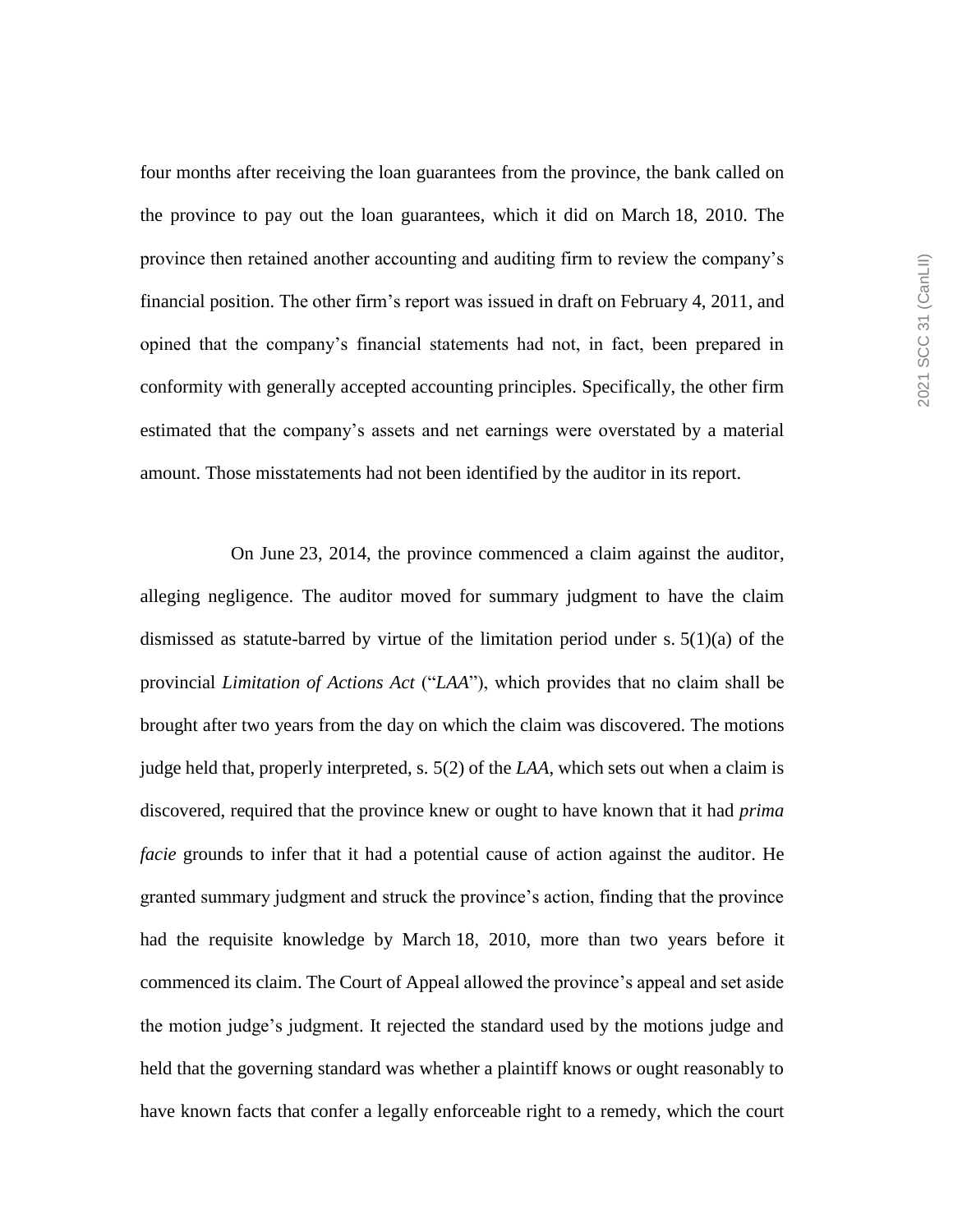found can only exist if the plaintiff has knowledge of each constituent element of the claim. Applying that standard, it found that the limitation period had not been triggered because the province had not yet discovered its claim.

*Held*: The appeals should be allowed and the motions judge's judgment restored.

The standard to be applied in determining whether a plaintiff has the requisite degree of knowledge to discover a claim under s. 5(2) of the *LAA*, thereby triggering the two-year limitation period in s.  $5(1)(a)$ , is whether the plaintiff has knowledge, actual or constructive, of the material facts upon which a plausible inference of liability on the defendant's part can be drawn. Applying this standard in the present case, the province discovered its claim against the auditor on February 4, 2011. By then, it knew or ought to have known that a loss occurred and that the loss was caused in whole or in part by conduct which the auditor had been retained to detect. This was sufficient to draw a plausible inference that the auditor had been negligent. Since the province did not bring its claim until June 23, 2014, more than two years later, its claim is therefore statute-barred.

In order to properly set the standard, two distinct inquiries are required. The first inquiry asks whether, in determining if a statutory limitation period has been triggered, the plaintiff's state of knowledge is to be assessed in the same manner as the common law rule of discoverability. Under that rule, a cause of action arises for purposes of a limitation period when the material facts on which it is based have been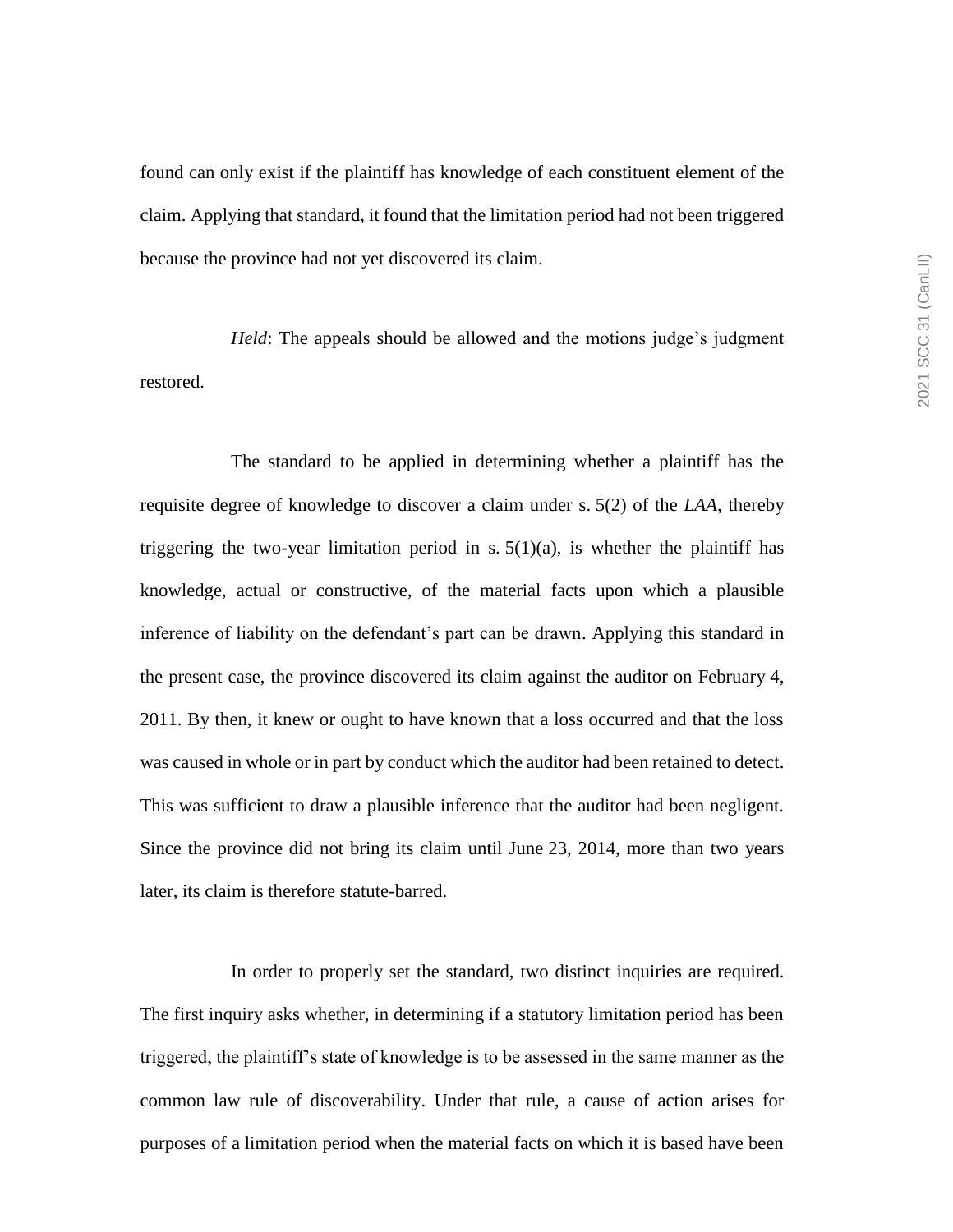discovered or ought to have been discovered by the plaintiff by the exercise of reasonable diligence. The common law rule of discoverability does not apply to every statutory limitation period. Rather, it is an interpretive tool for construing limitations statutes and, as such, it can be ousted by clear legislative language. Assessing whether a legislature has codified, limited or ousted the common law rule is a matter of statutory interpretation. Section 5(1)(a) and (2) of the *LAA* does not contain any language ousting or limiting the common law rule; rather, it codifies it. This interpretation is supported by the words of s. 5, read in their entire context and in their grammatical and ordinary sense harmoniously with the *LAA*'s scheme and object, and the intention of the legislature. Accordingly, as established by the rule of discoverability and the *LAA*, the limitation period is triggered when the plaintiff discovers or ought to have discovered, through the exercise of reasonable diligence, the material facts on which the claim is based.

The second inquiry relates to the particular degree of knowledge required to discover a claim. A claim is discovered when a plaintiff has knowledge, actual or constructive, of the material facts upon which a plausible inference of liability on the defendant's part can be drawn. This approach remains faithful to the common law rule of discoverability, which recognizes that it is unfair to deprive a plaintiff from bringing a claim before it can reasonably be expected to know the claim exists. It also accords with s. 5 of the *LAA*, promotes consistency and ensures that the degree of knowledge needed to discover a claim is more than mere suspicion or speculation. At the same time, it ensures the standard does not rise so high as to require certainty of liability or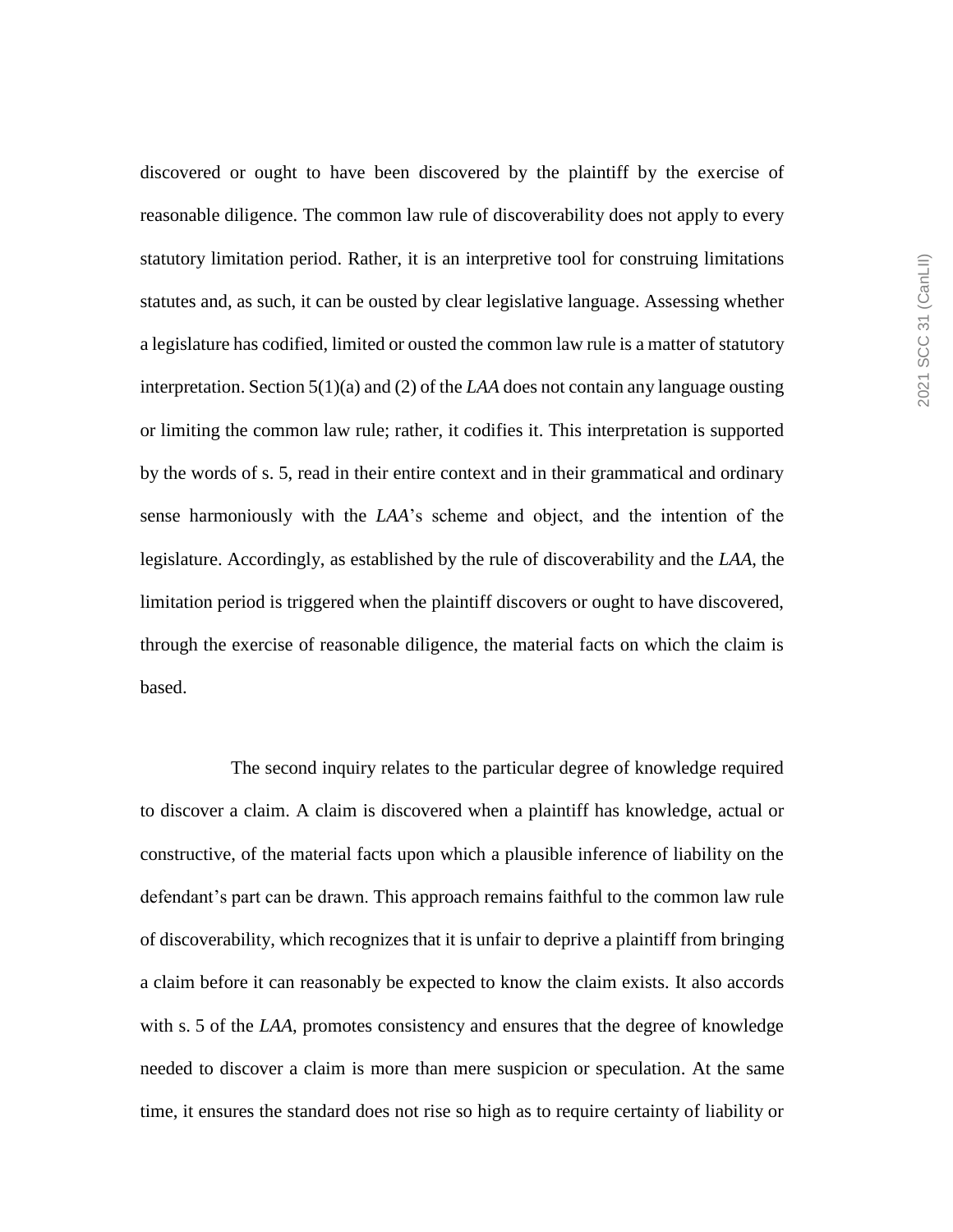perfect knowledge. A plausible inference of liability is enough; it strikes the equitable balance of interests that the common law rule of discoverability seeks to achieve.

The material facts that must be actually or constructively known are generally set out in the limitation statute. In the  $LAA$ , they are listed in s.  $5(2)(a)$  to (c). A claim is discovered when the plaintiff has actual or constructive knowledge that: (a) the injury, loss or damage occurred; (b) the injury loss or damage was caused by or contributed to by an act or omission; and (c) the act or omission was that of the defendant. This list is cumulative. In assessing the plaintiff's state of knowledge, both direct and circumstantial evidence can be used. A plaintiff will have constructive knowledge when the evidence shows that the plaintiff ought to have discovered the material facts by exercising reasonable diligence. Finally, the governing standard requires the plaintiff to be able to draw a plausible inference of liability on the part of the defendant from the material facts that are actually or constructively known. This means that in a negligence claim, a plaintiff does not need knowledge that the defendant owed it a duty of care or that the defendant's act or omission breached the applicable standard of care. All that is required is actual or constructive knowledge of the material facts from which a plausible inference can be made that the defendant acted negligently.

In the instant case, the province had actual or constructive knowledge of the material facts — namely, that a loss occurred and that the loss was caused or contributed to by an act or omission of the auditor — when it received the draft report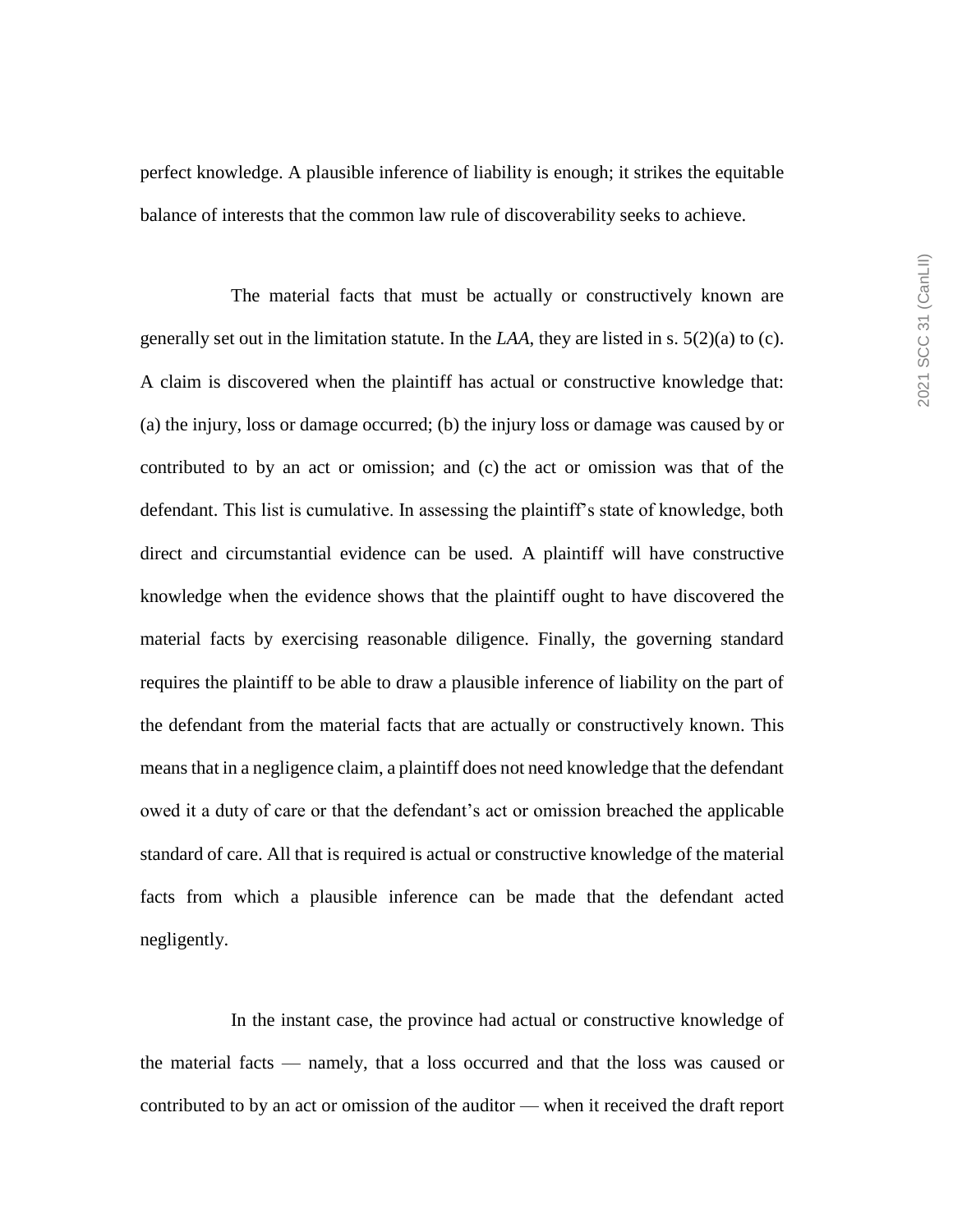from the other firm on February 4, 2011. The auditor's act or omission was issuing its report with respect to the company's financial statements, despite those statements not being prepared in accordance with generally accepted accounting principles and not fairly representing, in all material respects, the company's financial position. This act or omission caused or contributed to the province's loss because the province executed the \$50 million in loan guarantees in reliance on the auditor's representations. Nothing more was needed to draw a plausible inference of negligence. The province's claim is therefore statute-barred by s. 5(1)(a) of the *LAA*.

#### **Cases Cited**

**Referred to:** *Central Trust Co. v. Rafuse*, [1986] 2 S.C.R. 147; *Kamloops (City of) v. Nielsen*, [1984] 2 S.C.R. 2; *Ryan v. Moore*, 2005 SCC 38, [2005] 2 S.C.R. 53; *M. (K.) v. M. (H.)*, [1992] 3 S.C.R. 6; *Peixeiro v. Haberman*, [1997] 3 S.C.R. 549; *Pioneer Corp. v. Godfrey*, 2019 SCC 42; *Rizzo & Rizzo Shoes Ltd. (Re)*, [1998] 1 S.C.R. 27; *Galota v. Festival Hall Developments Ltd.*, 2016 ONCA 585, 133 O.R. (3d) 35; *De Shazo v. Nations Energy Co.*, 2005 ABCA 241, 48 Alta. L.R. (4th) 25; *Jardine v. Saskatoon Police Service*, 2017 SKQB 217; *Crombie Property Holdings Ltd. v. McColl-Frontenac Inc.*, 2017 ONCA 16, 406 D.L.R. (4th) 252; *Brown v. Wahl*, 2015 ONCA 778, 128 O.R. (3d) 583; *Lawless v. Anderson*, 2011 ONCA 102, 276 O.A.C. 75; *Insurance Corporation of British Columbia v. Mehat*, 2018 BCCA 242, 11 B.C.L.R. (6th) 217; *Kowal v. Shyiak*, 2012 ONCA 512, 296 O.A.C. 352; *Hill v. South Alberta Land Registration District* (1993), 8 Alta. L.R. (3d) 379; *HOOPP Realty Inc.*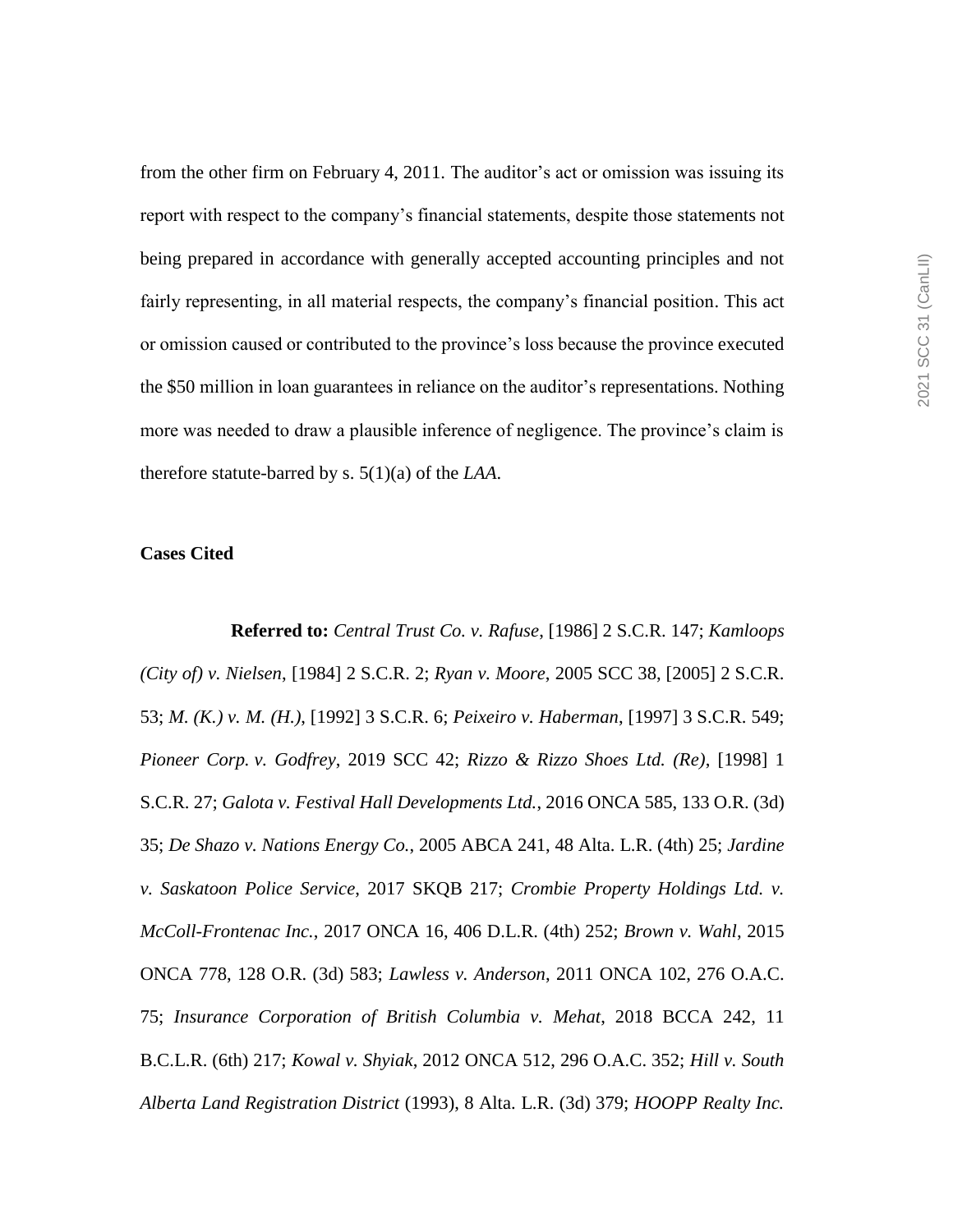*v. Emery Jamieson LLP*, 2018 ABQB 276, 27 C.P.C. (8th) 83; *K.L.B. v. British Columbia*, 2003 SCC 51, [2003] 2 S.C.R. 403.

#### **Statutes and Regulations Cited**

*Bankruptcy and Insolvency Act*, R.S.C. 1985, c. B-3.

*Companies' Creditors Arrangement Act*, R.S.C. 1985, c. C-36.

*Limitation of Actions Act*, S.N.B. 2009, c. L-8.5, ss. 1(1) "claim", 5.

# **Authors Cited**

- New Brunswick. Legislative Assembly. *Journal of Debates (Hansard)*, 3rd Sess., 56th Assem., June 17, 2009, p. 50.
- New Brunswick. Office of the Attorney General. *Commentary on Bill 28: Limitation of Actions Act*, January 2009 (online: https://www.gnb.ca/legis/bill/pdf/56/3/Limitations-e.pdf; archived version: [https://www.scc-csc.ca/cso-dce/2021SCC-CSC31\\_1\\_eng.pdf\)](https://www.scc-csc.ca/cso-dce/2021SCC-CSC31_1_eng.pdf).

APPEALS from a judgment of the New Brunswick Court of Appeal

(Drapeau, Quigg and Green JJ.A.), 2020 NBCA 18, 54 C.P.C. (8th) 271, [2020] N.B.J.

No. 70 (QL), 2020 CarswellNB 140 (WL Can.), setting aside a decision of Grant J.,

2019 NBQB 36, [2019] N.B.J. No. 76 (QL), 2019 CarswellNB 151 (WL Can.). Appeals allowed.

*Peter Griffin* and *Anthony S. Richardson*, for the appellants Grant Thornton LLP and Kent M. Ostridge.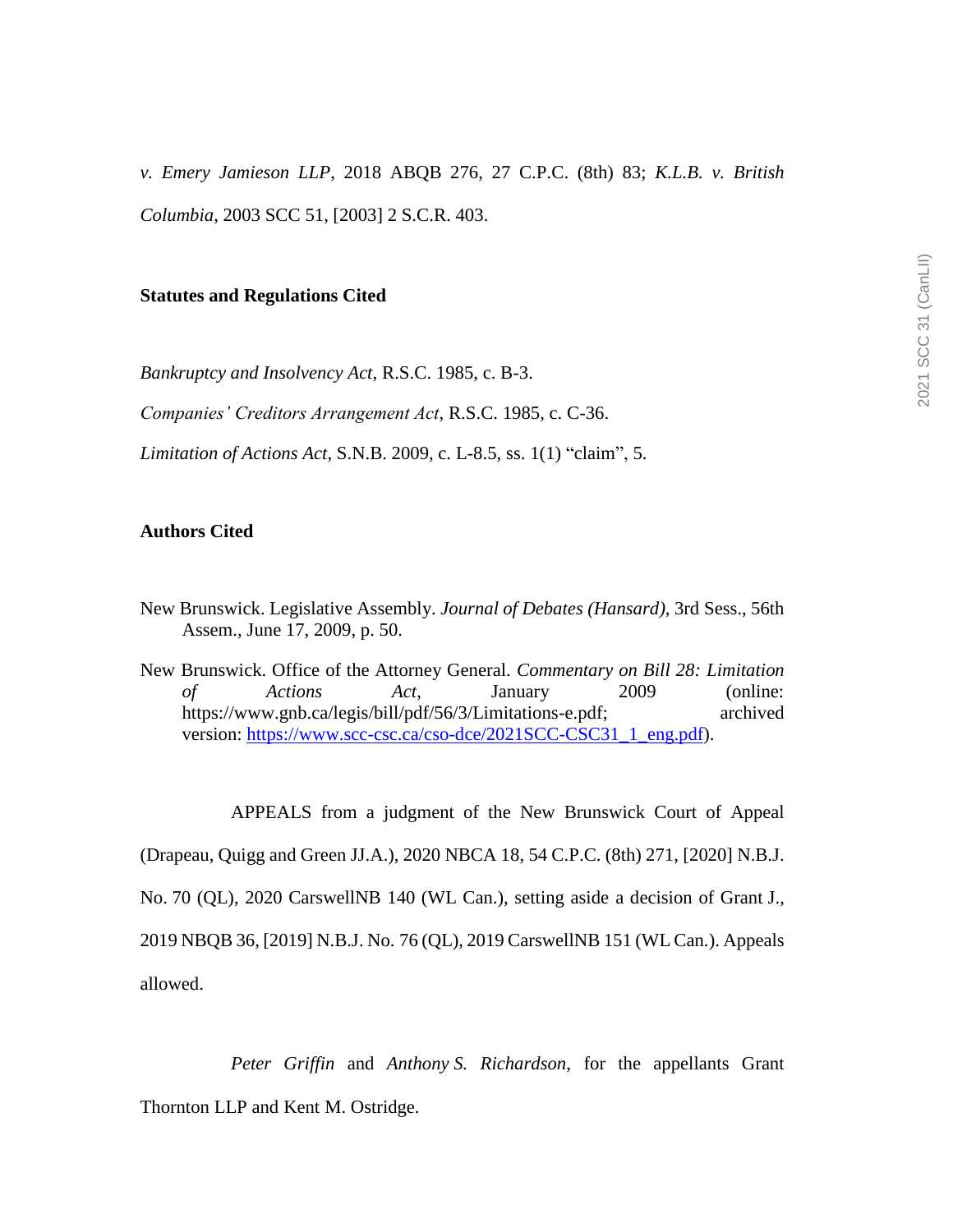*Steven R. Barnett*, *Q.C.*, and *J. Charles Foster*, *Q.C.*, for the appellant Grant Thornton International Ltd.

*Josie H. Marks* and *Frederick C. McElman*, *Q.C.*, for the respondent.

*Guy J. Pratte*, for the intervener.

The judgment of the Court was delivered by

MOLDAVER J. —

## I. Overview

[1] On June 23, 2014, the Province of New Brunswick ("Province") filed a statement of claim against Grant Thornton LLP, Kent M. Ostridge and Grant Thornton International Ltd. (collectively, "Grant Thornton"), seeking damages for negligence. In response, Grant Thornton brought summary judgment motions to have the Province's claim dismissed as statute-barred by virtue of the two-year limitation period under s. 5(1)(a) of the *Limitation of Actions Act*, S.N.B. 2009, c. L-8.5 ("*LAA*").

[2] The motions judge granted summary judgment in favour of Grant Thornton. He found that s.  $5(1)(a)$  barred the claim because the Province knew or ought to have known that it had *prima facie* grounds to infer that it had a potential claim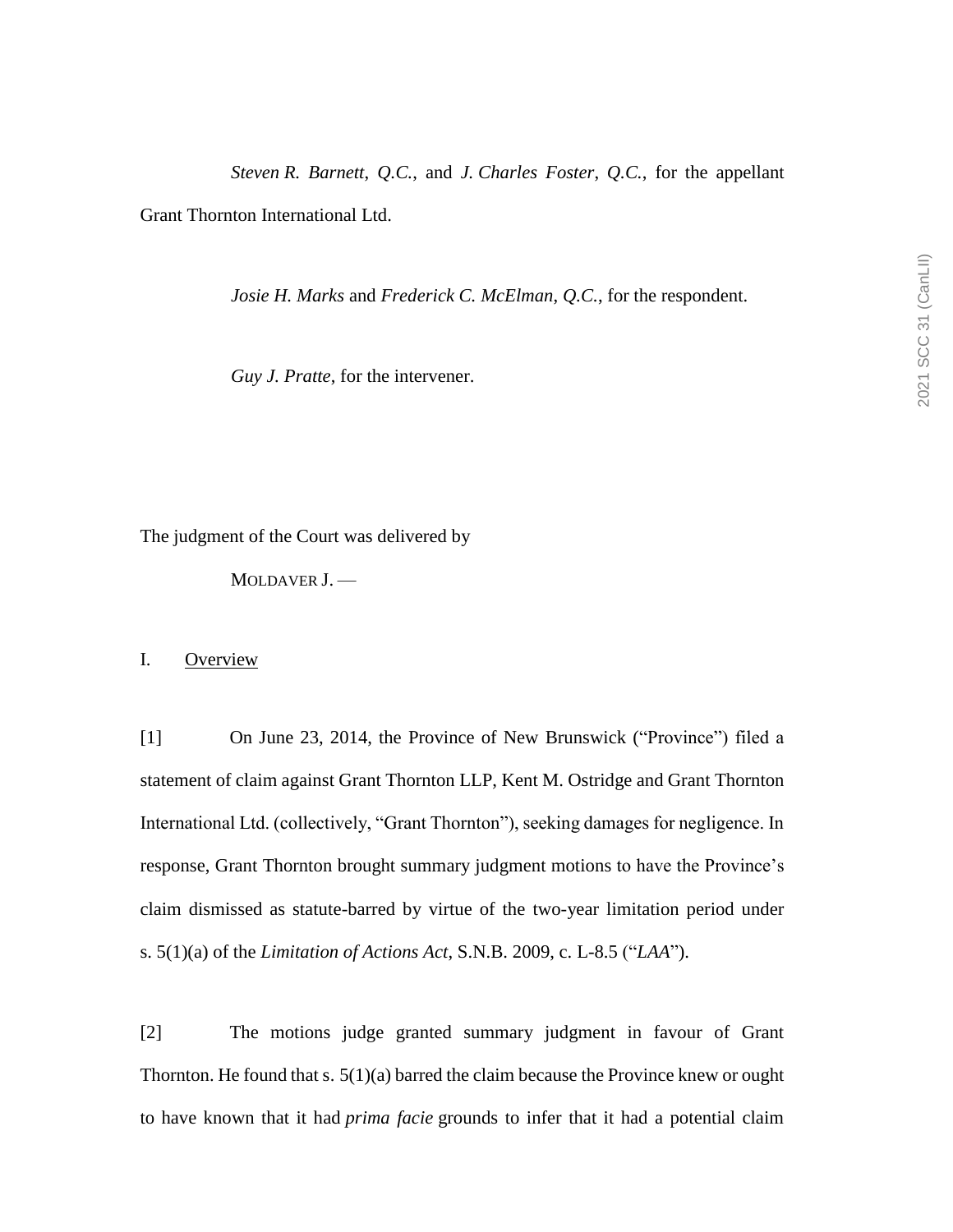against Grant Thornton more than two years before commencing its claim. The Court of Appeal overturned that decision. It rejected the "*prima facie* grounds" standard used by the motions judge and held instead that the governing standard is whether a plaintiff knows or ought reasonably to have known facts that confer a legally enforceable right to a remedy. That right, the court explained, only exists if the plaintiff has knowledge of each constituent element of the claim. Applying this standard, the court held that the two-year limitation period in s. 5(1)(a) had not been triggered because the Province had not yet discovered its claim (even though the Province had issued a 106-paragraph statement of claim almost six years before receiving the reasons of the Court of Appeal). Grant Thornton now appeals to this Court.

[3] This case turns on the standard to be applied in determining whether a plaintiff has the requisite degree of knowledge to discover a claim under s. 5(2), thereby triggering the two-year limitation period in s. 5(1)(a). Respectfully, the Court of Appeal adopted too high a standard. In my view, a claim is discovered when the plaintiff has knowledge, actual or constructive, of the material facts upon which a plausible inference of liability on the defendant's part can be drawn. It follows from this standard that a plaintiff does not need knowledge of all the constituent elements of a claim to discover that claim.

[4] In the present case, I am satisfied that the Province discovered its claim against Grant Thornton on February 4, 2011. By then, the Province knew or ought to have known that a loss occurred and that the loss was caused in whole or in part by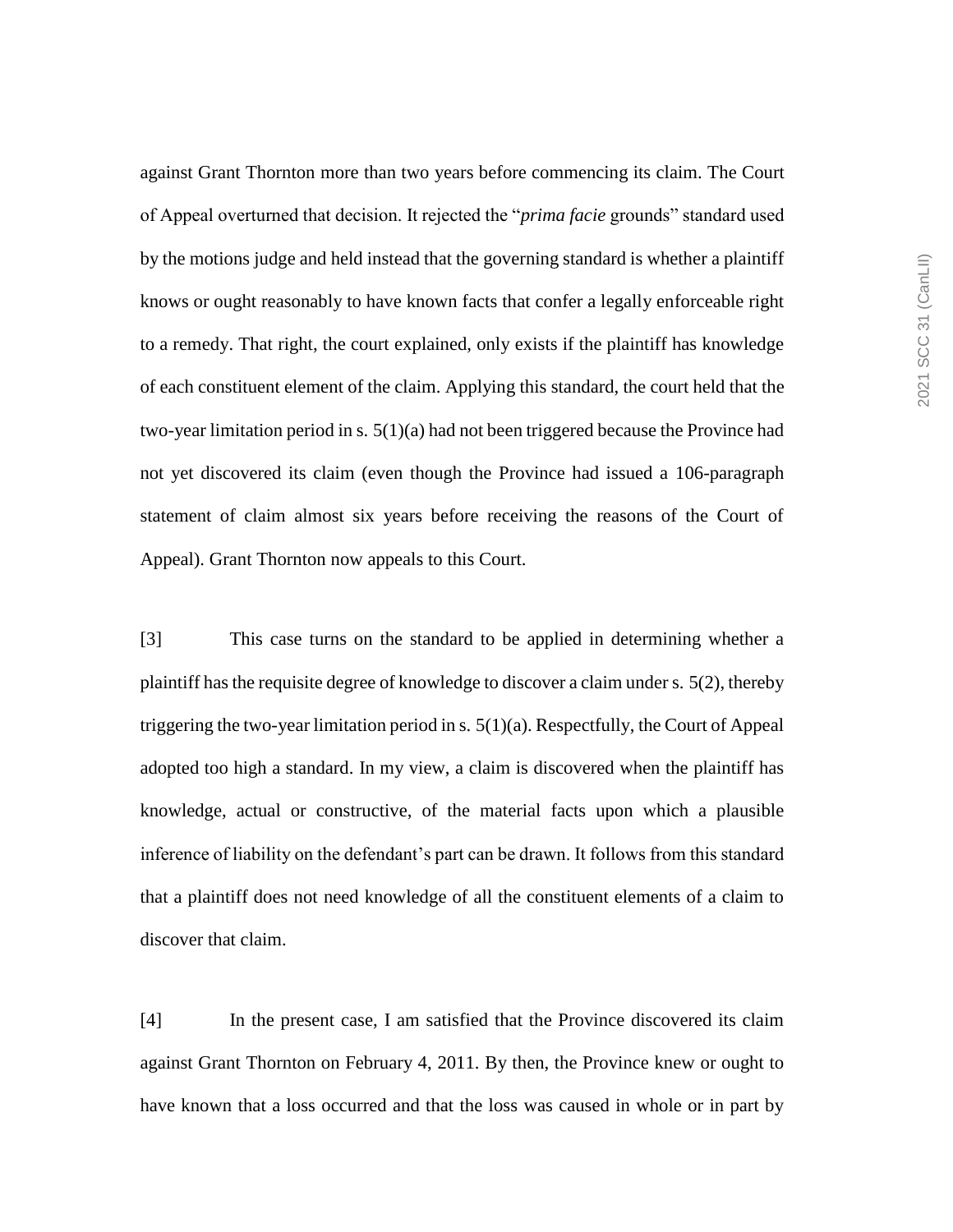conduct which Grant Thornton had been retained to detect. This was sufficient to draw a plausible inference that Grant Thornton had been negligent. Although the Province had this knowledge by February 4, 2011, it did not bring its claim until June 23, 2014, more than two years later. The claim is therefore statute-barred by s. 5(1)(a) of the *LAA*. I would accordingly allow the appeal brought by Grant Thornton LLP and Kent M. Ostridge and the appeal brought by Grant Thornton International Ltd., set aside the Court of Appeal's judgment, and restore the motions judge's judgment.

## II. Statement of Facts

[5] In the fall of 2008, the Atcon Group of Companies ("Atcon") — a New Brunswick-based provider of construction, energy, industrial and waste management services — was having difficulties meeting its financial obligations. The company sought loans from the Bank of Nova Scotia, but it needed loan guarantees from the Province to obtain them.

[6] On April 24, 2009, the Province agreed to a total of \$50 million in loan guarantees, conditional upon Atcon subjecting itself to an external review of its assets by an auditing firm. The Province agreed that Atcon's auditor, Grant Thornton, could perform the external review.

[7] A month later, on May 19, 2009, Grant Thornton delivered a letter to the Province ("Opinion Letter") detailing the work it had done in performing its audit of Atcon's consolidated financial statements for the fiscal year ending January 31, 2009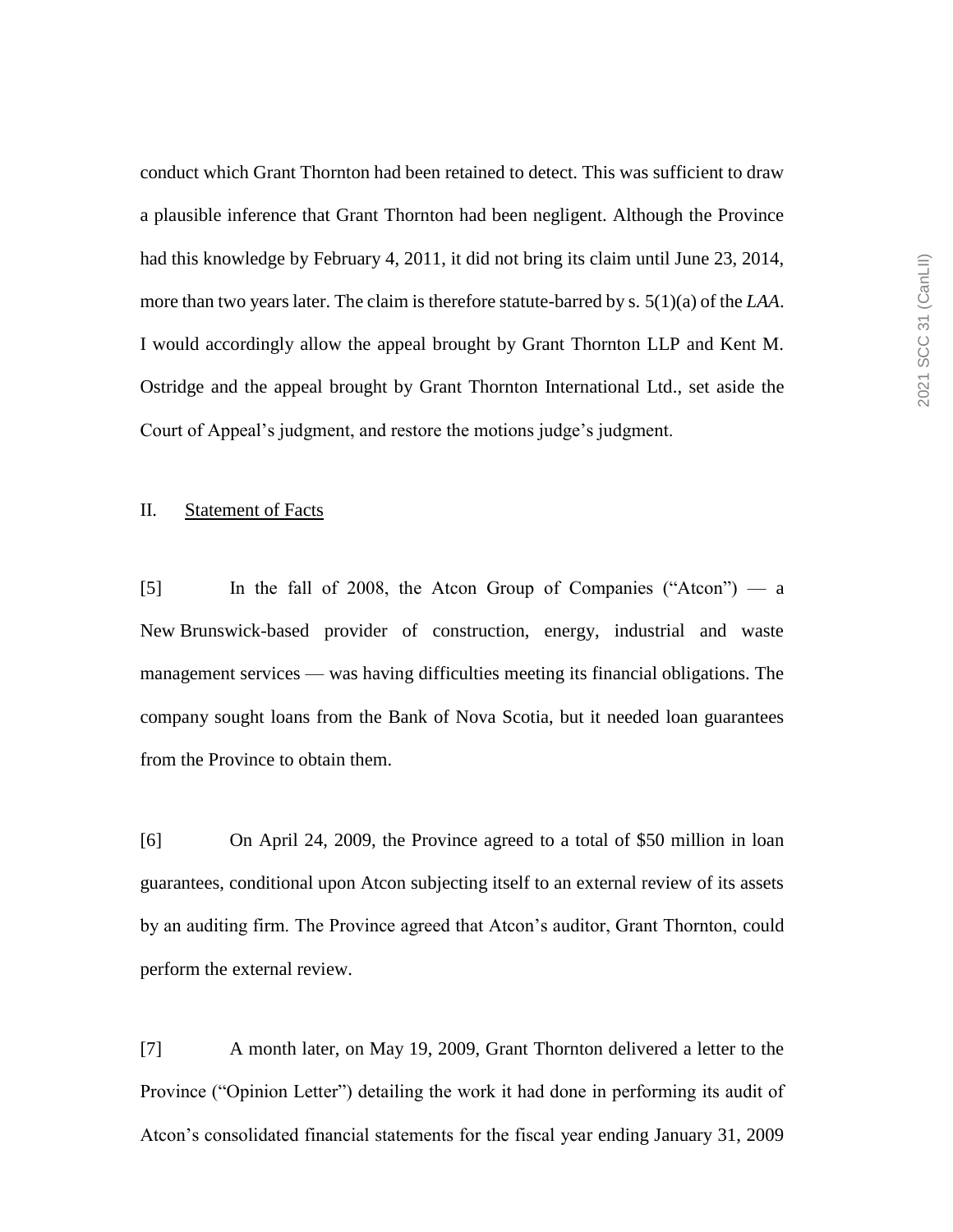("F2009"). In the letter, Grant Thornton stated that it was carrying out its audit in accordance with Generally Accepted Auditing Standards and that it had some outstanding matters to complete before issuing its audit report ("Unqualified Auditors' Report").

[8] The Unqualified Auditors' Report was delivered to the Province on June 18, 2009. In it, Grant Thornton confirmed that it had reviewed Atcon's financial statements for F2009 in accordance with Generally Accepted Auditing Standards, which among other things, required it to "plan and perform [the] audit to obtain reasonable assurance whether the financial statements [were] free of material misstatement" (R.R., at p. 26). Having done so, Grant Thornton opined that Atcon's statements presented "fairly, in all material respects, the financial position of [Atcon] as at January 31, 2009 and the results of its operations and its cash flows for the year then ended in accordance with Canadian generally accepted accounting principles" (*ibid*.). Grant Thornton attached Atcon's audited financial statements for F2009 to the report.

[9] That satisfied the Province. On June 30, 2009, relying upon the Opinion Letter, the Unqualified Auditors' Report and the audited financial statements for F2009, the Province executed and delivered the loan guarantees in the amount of \$50 million to Atcon, which, in turn, enabled the company to borrow funds from the Bank of Nova Scotia.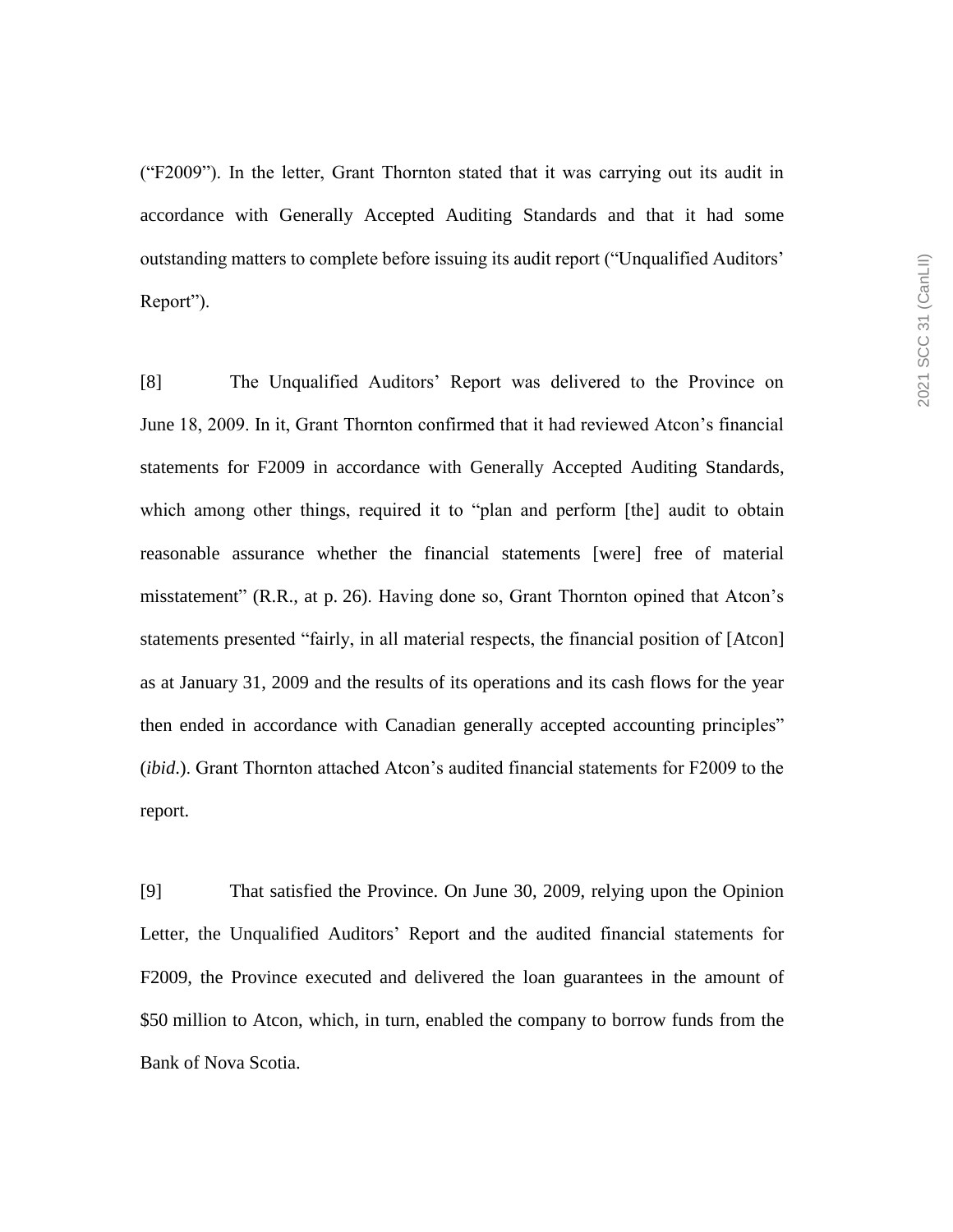[10] Atcon's financial difficulties persisted. Operating losses and the shutdown of the company's Western Canada operations resulted in Atcon running out of working capital by October 2009 — a mere four months after receiving the loan guarantees from the Province.

[11] Shortly thereafter, the Bank of Nova Scotia applied for a receivership order with respect to Atcon under the *Bankruptcy and Insolvency Act*, R.S.C. 1985, c. B-3, and sought relief under the *Companies' Creditors Arrangement Act*, R.S.C. 1985, c. C-36. On March 1, 2010, the New Brunswick Court of Queen's Bench granted the Bank's applications. A few days later, the Bank called on the Province to pay out the loan guarantees. On March 18, 2010, the Province did — all \$50 million.

[12] The proceedings against Atcon and the Bank's call on the loan guarantees concerned the Province. Accordingly, in June 2010, it retained RSM Richter Inc. ("Richter"), an accounting and auditing firm, to review Atcon's financial position for F2009, and to issue a report on its findings ("Richter Report").

[13] The Richter Report was issued in draft on February 4, 2011, and finalized on November 30, 2012. Save for some grammatical corrections, the final report was identical to the draft report.

[14] The findings in the Richter Report differed from those in the Unqualified Auditors' Report produced by Grant Thornton. Importantly, unlike Grant Thornton, Richter opined that Atcon's financial statements for F2009 had not, in fact, been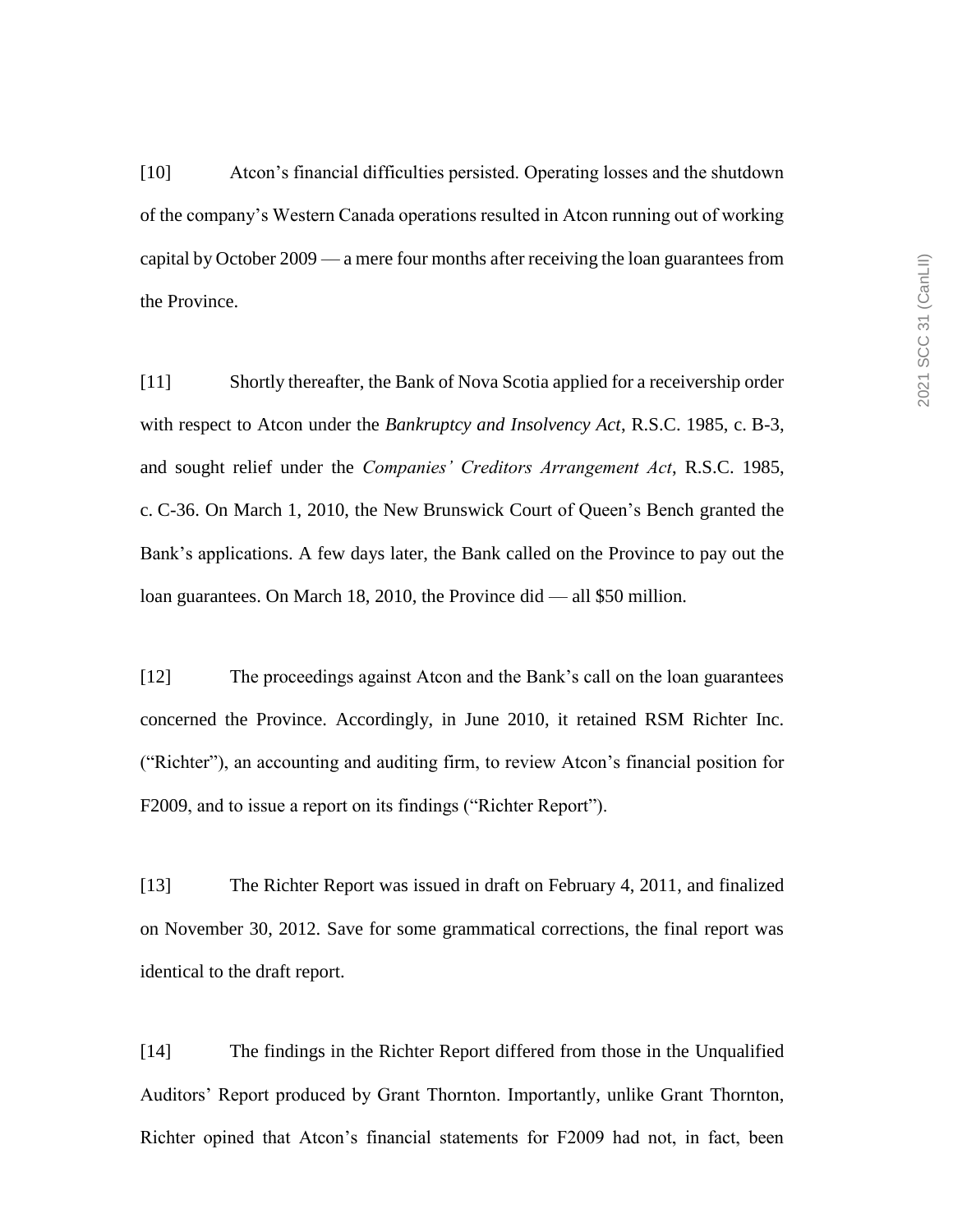prepared in conformity with Generally Accepted Accounting Principles. Richter formed this opinion based on what it described to be a "systematic approach" by Atcon's management to "overstate assets, revenues and profits, [and] understate liabilities, expenses and losses" (A.R., vol. II, at p. 207). Specifically, the report identified various errors in the financial statements, which were considered to be "material" because it is "probable" that the errors would have influenced the decision of the person relying on the financial statements (*ibid*., at p. 136 (emphasis deleted)). In that regard, Richter estimated that Atcon's F2009 assets and net earnings were overstated by a material amount, ranging between \$28.3 million and \$35.4 million. Notably, in Grant Thornton's audit of Atcon, materiality was set at \$1.2 million, which placed the misstatements identified by Richter far in excess of the materiality set by Grant Thornton for its audit. Those misstatements, however, had not been identified by Grant Thornton in the Unqualified Auditors' Report.

[15] This information triggered a response from the Deputy Minister of Economic Development. In a letter to the New Brunswick Institute of Chartered Accountants dated December 21, 2012, the Deputy Minister advised the Institute that the Province was proceeding with a formal complaint against Grant Thornton. A copy of the Richter Report was attached.

[16] A year and a half later, on June 23, 2014, the Province commenced its claim alleging negligence against Grant Thornton. In its defence, Grant Thornton denied the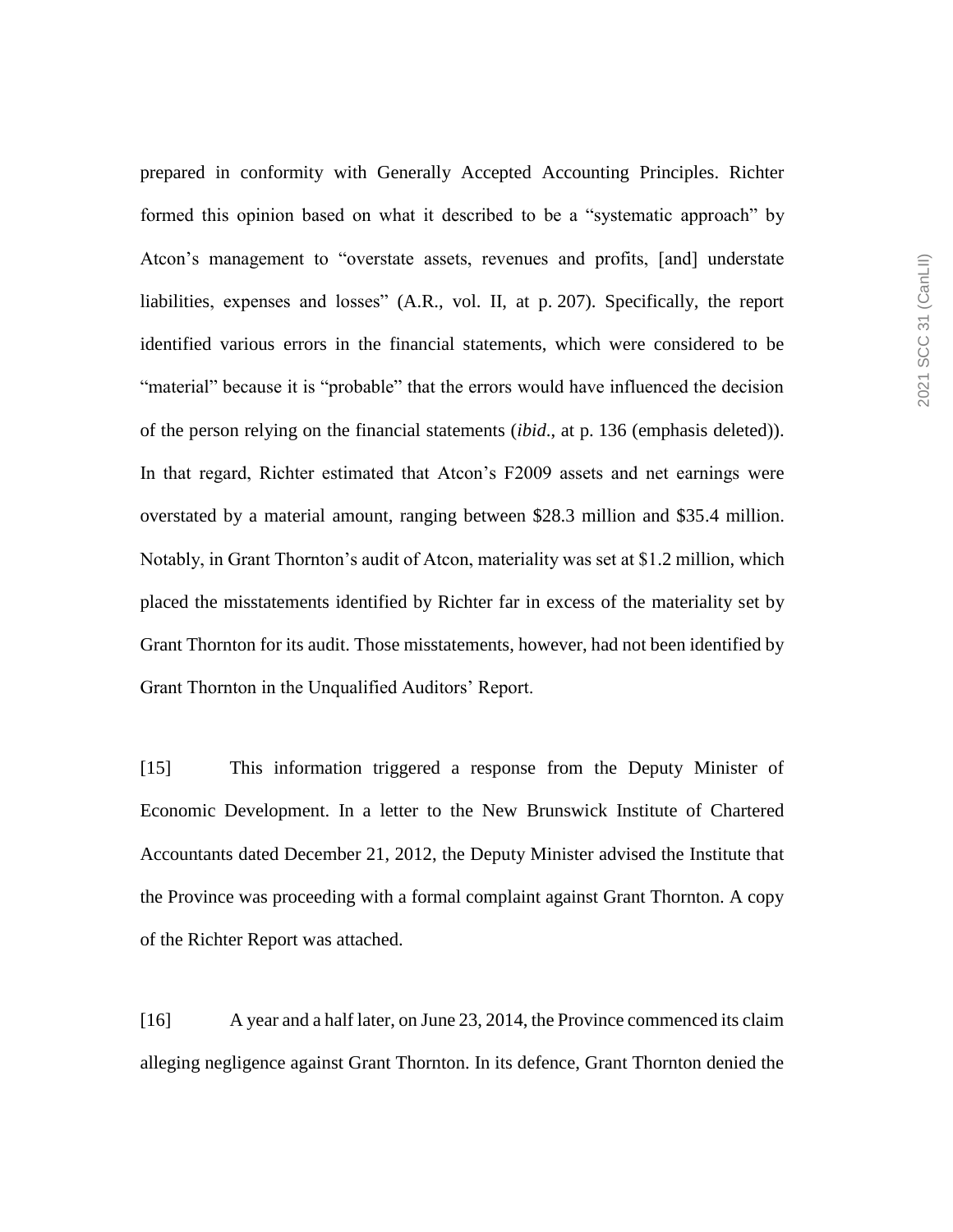allegations. Further, it moved to have the Province's claim summarily dismissed on the

basis that it was barred by the two-year limitation period under s. 5(1)(a) of the *LAA*.

## III. Relevant Statutory Provisions

[17] The relevant provisions of the *LAA* are:

## **Definitions and interpretation**

**1**(1) The following definitions apply in this Act.

"claim" means a claim to remedy the injury, loss or damage that occurred as a result of an act or omission.

. . .

# **General limitation periods**

**5**(1) Unless otherwise provided in this Act, no claim shall be brought after the earlier of

- (a) two years from the day on which the claim is discovered, and
- (b) fifteen years from the day on which the act or omission on which the claim is based occurred.

**5**(2) A claim is discovered on the day on which the claimant first knew or ought reasonably to have known

- (a) that the injury, loss or damage had occurred,
- (b) that the injury, loss or damage was caused by or contributed to by an act or omission, and
- (c) that the act or omission was that of the defendant.

## IV. Proceedings Below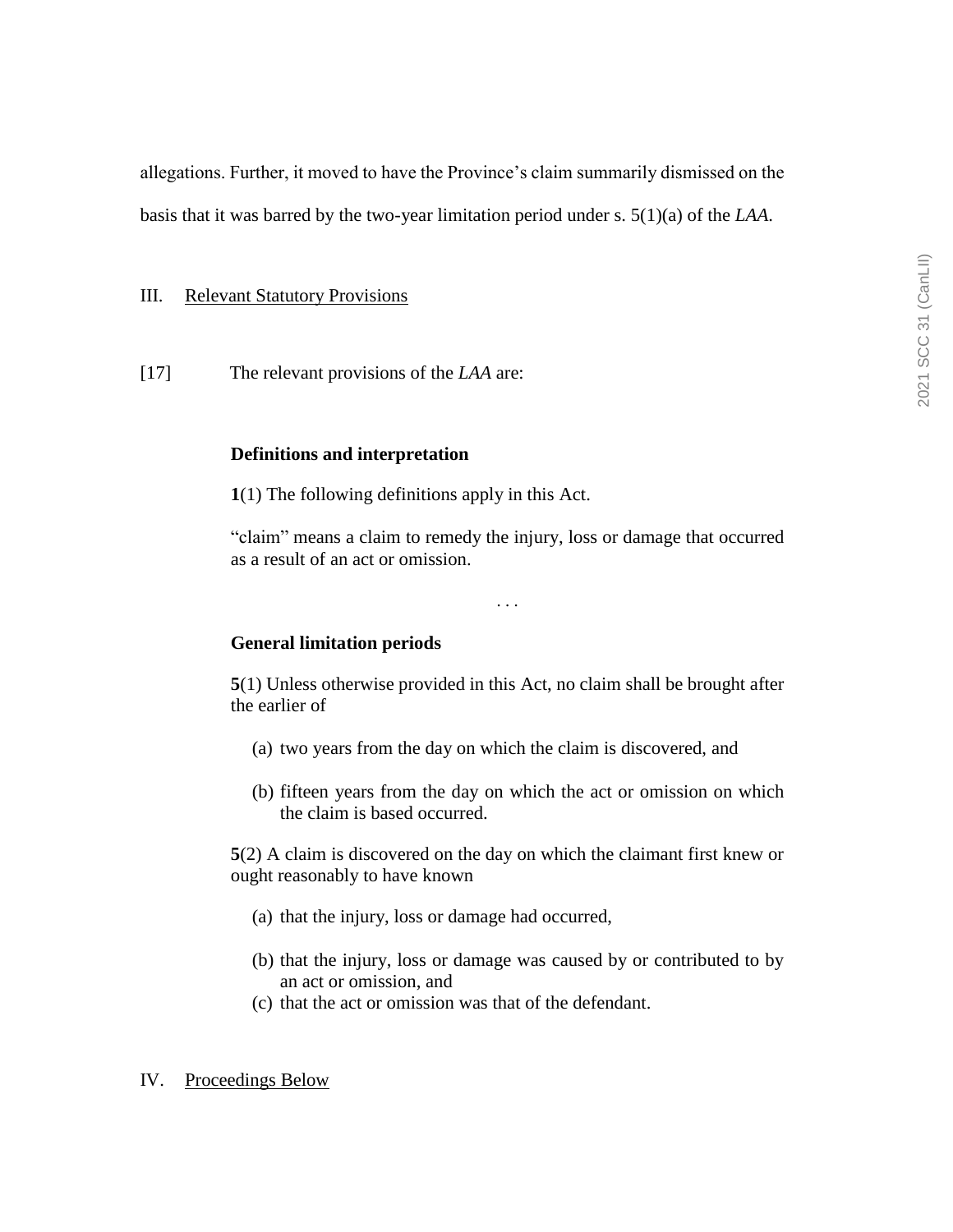[18] The main issue before the motions judge was when, if ever, the Province discovered its claim against Grant Thornton under s. 5 of the *LAA*. The answer, in his view, lay in the proper interpretation of s. 5(2).

[19] Under s. 5(2), the question, as he saw it, was whether the Province "knew or ought to have known that it had *prima facie* grounds to infer that it had a potential cause of action against the defendants" (para. 108 (CanLII)). If the Province had this knowledge more than two years before commencing its claim on June 23, 2014, then the claim was statute-barred by operation of the two-year limitation period applicable under s.  $5(1)(a)$ .

[20] In the opinion of the motions judge, the Province had the requisite knowledge by March 18, 2010. By then, it had suffered a loss by paying \$50 million to the Bank of Nova Scotia and it could reasonably have inferred that Grant Thornton caused or contributed to the act or omission giving rise to this loss. This, in the motions judge's view, gave the Province *prima facie* grounds to infer the existence of a potential claim against Grant Thornton. In the alternative, he found that the Province had the requisite knowledge after it received the draft Richter Report on February 4, 2011. Either way, he concluded that the Province had failed to commence its claim within the two-year limitation period applicable under s.  $5(1)(a)$ . Hence, the claim was statutebarred.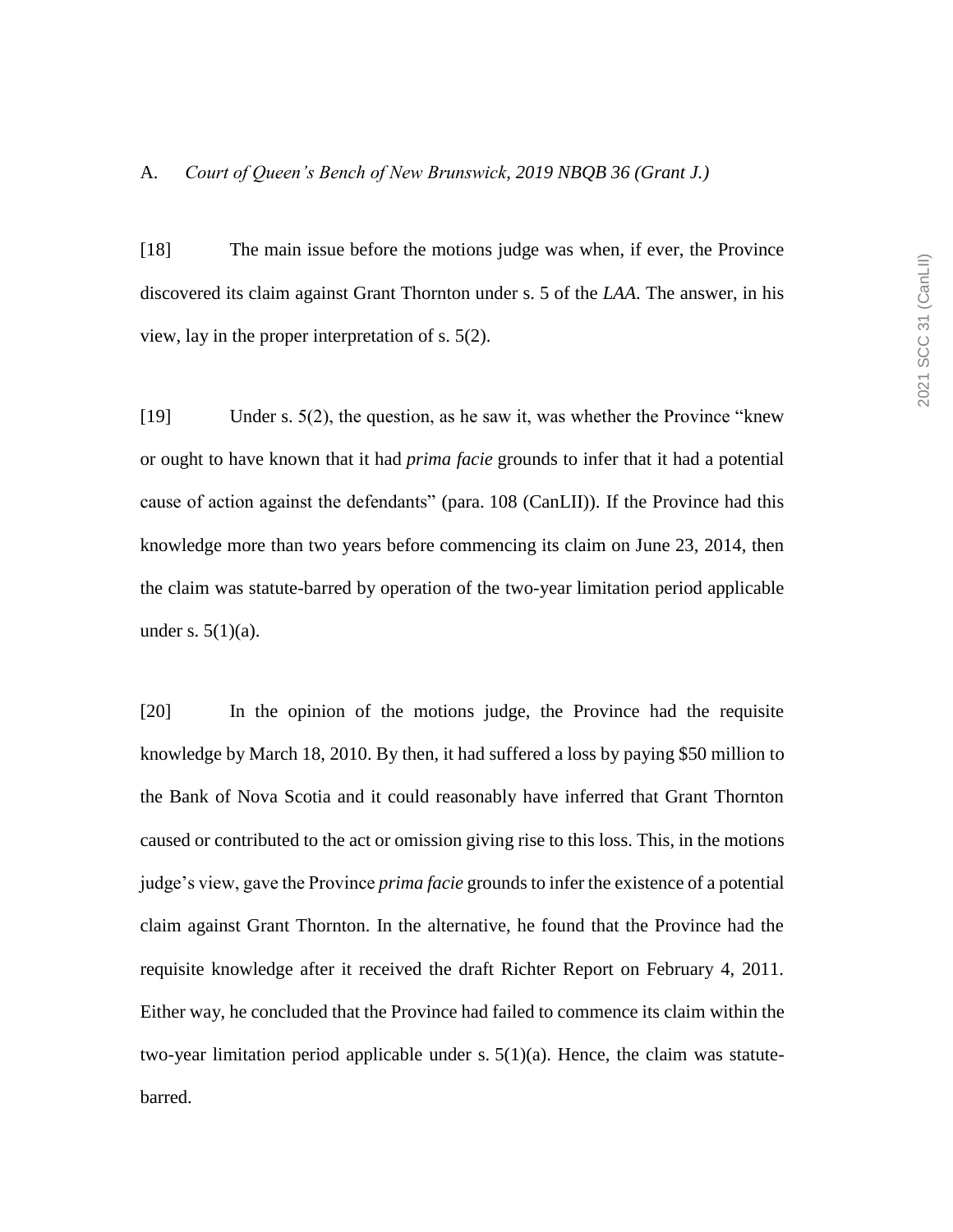[21] In the result, the motions judge granted summary judgment in favour of Grant Thornton and dismissed the Province's claim.

# B. *Court of Appeal of New Brunswick, 2020 NBCA 18, 54 C.P.C. (8th) 271 (Drapeau, Quigg and Green JJ.A.)*

[22] The Court of Appeal unanimously allowed the appeal. It held that the motions judge "applied the wrong legal test for s. 5(1)(a) purposes" and "made a palpable and overriding error in finding the Province discovered its claim more than two years before proceedings were commenced" (paras. 81 and 127).

[23] Regarding the legal test, the court rejected the motions judge's test — "*prima facie* grounds to infer . . . a potential cause of action" — on the basis that it was not stringent enough (paras. 6-7 (emphasis deleted), quoting trial reasons, at para. 108). Instead, the court set out what it believed to be the correct and "more exacting" test, namely that "the two-year limitation period begins to run the day after the plaintiff knows or ought reasonably to have known facts that confer a legally enforceable right to a remedy" (para. 7). In claims for negligence, the court explained, "that right only exists if the defendant was under a relevant duty of care and its loss-causing act or omission fell below the applicable standard of care" (para. 7).

[24] Applying that test, the court found that the two-year limitation period under s. 5(1)(a) had not been triggered because the Province had not yet discovered its claim. Specifically, the Province could not know whether Grant Thornton's audit of Atcon's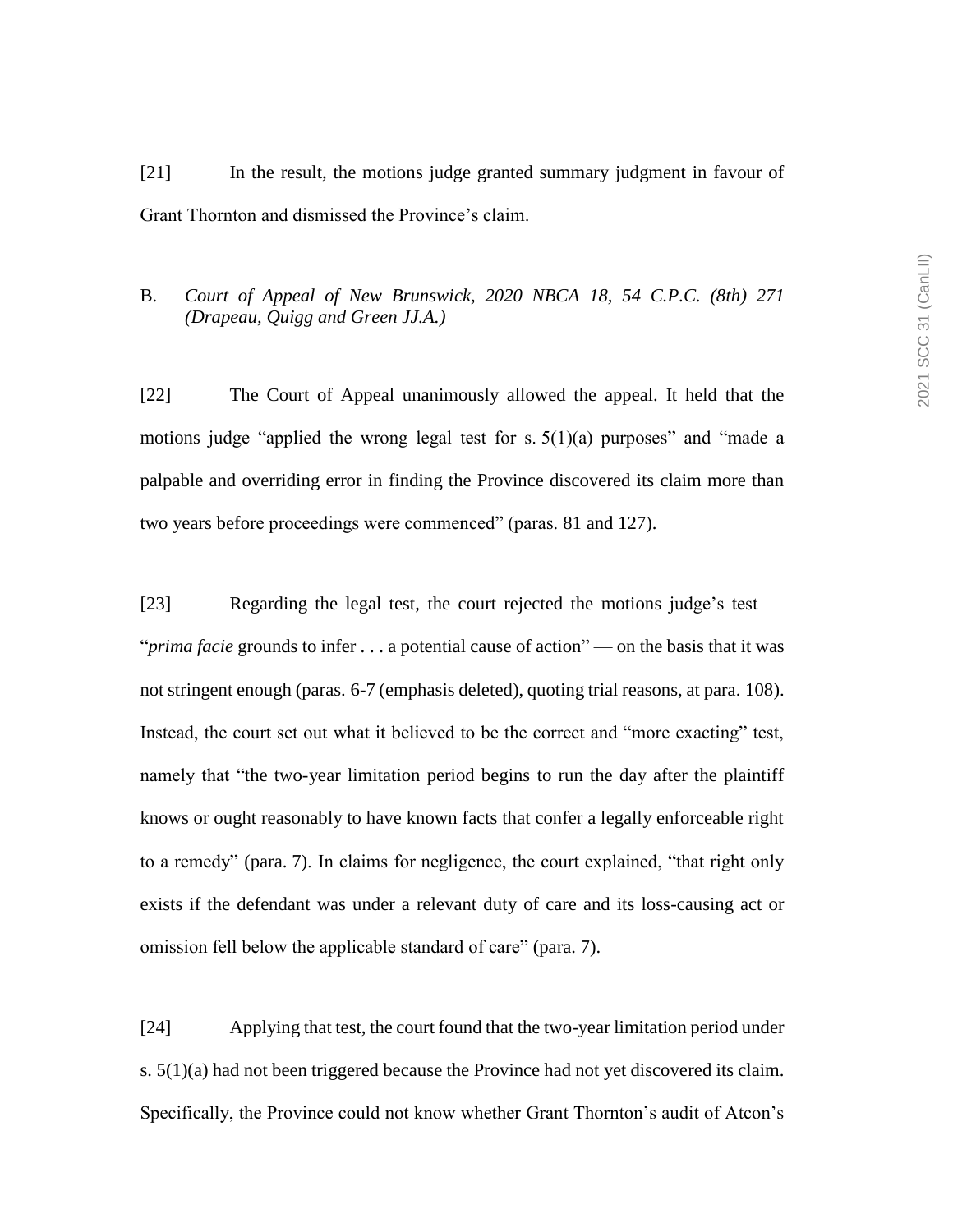financial statements for F2009 fell below the applicable standard of care by failing to comply with Generally Accepted Auditing Standards. According to the court, this essential component of the Province's negligence claim could not be known unless and until Grant Thornton produced its audit-related files for the Province's inspection something it had consistently refused to do. Without those files, "the Province may suspect and allege, but it does not know, actually or constructively, the F2009 audit was non-compliant with Generally Accepted Auditing Standards" (para. 8). The motions judge's failure to consider the absence of evidence on that issue constituted a "palpable and overriding error in the assessment of the evidential record" (*ibid*.). This accounted for his erroneous finding that the Province discovered its claim on either March 18, 2010, or February 4, 2011.

[25] On this basis, the court allowed the appeal and set aside the summary judgment order.

# V. Issues

[26] I would state the main issues in this case as follows:

(1) What is the standard to be applied in determining whether a plaintiff has the requisite degree of knowledge to discover a claim under s. 5(2), so as to trigger the limitation period in s.  $5(1)(a)$ ?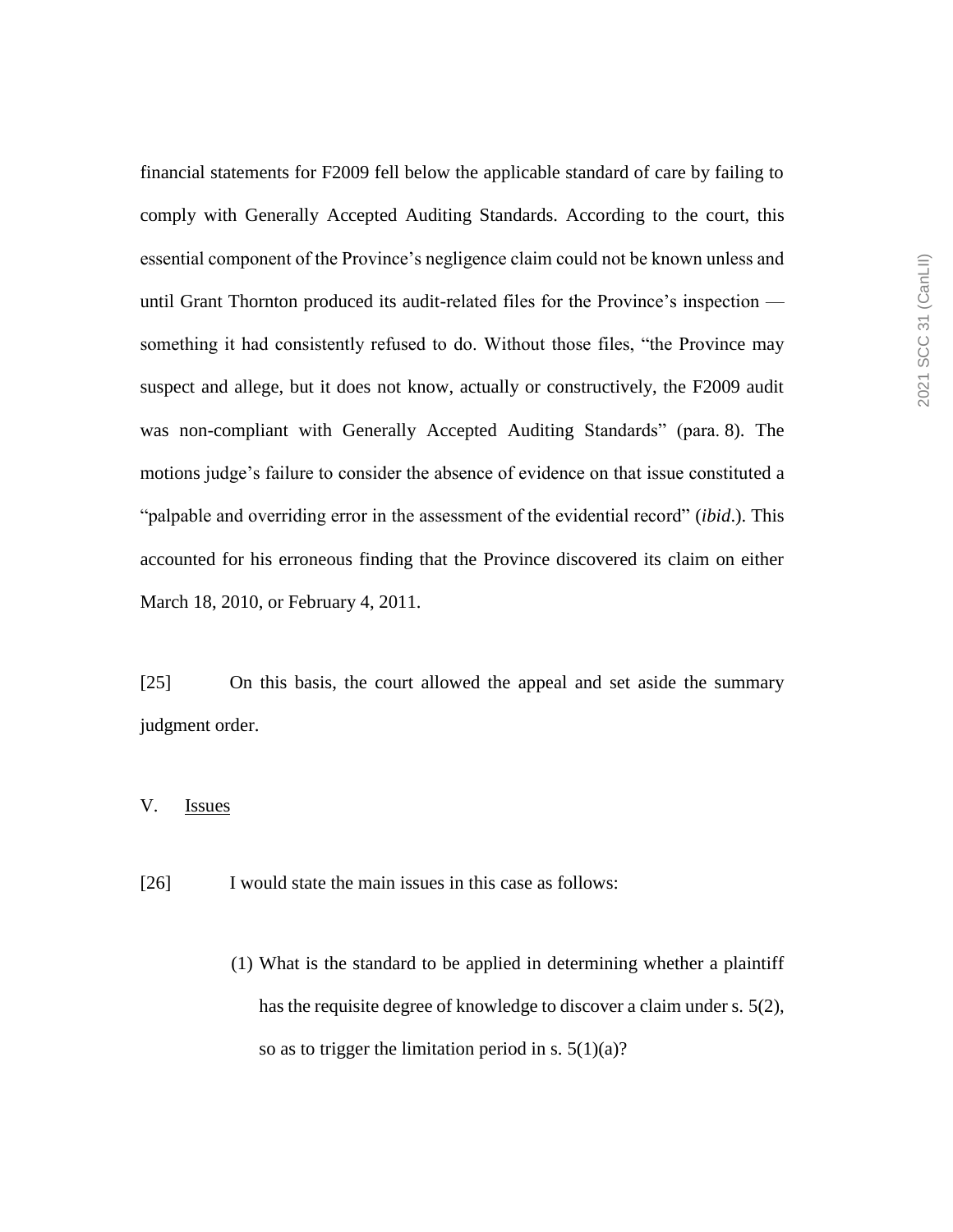# (2) When, if ever, did the Province discover its negligence claim against Grant Thornton?

#### VI. Analysis

## A. *The Applicable Standard*

[27] Section 5(1)(a) of the *LAA* sets out the limitation period that controls this case: a claim must be commenced two years from the day on which the claim is discovered. As the text of s. 5(2) makes plain, a claim is discovered when a plaintiff knows or ought reasonably to have known that an injury, loss or damage occurred, which was caused or contributed to by an act or omission of the defendant.

[28] This case turns on the standard to be applied in determining whether and when a plaintiff has the requisite degree of knowledge to discover a claim under s. 5(2), thereby triggering the two-year limitation period under s.  $5(1)(a)$ . In order to properly set the standard, two distinct inquiries are required. First, in assessing if the limitation period in s.  $5(1)(a)$  has been triggered, is the plaintiff's state of knowledge to be assessed in the same manner as the common law rule of discoverability? Second, what is the particular degree of knowledge required to discover a claim under s. 5(2)?

#### (1) Codification of the Common Law Rule of Discoverability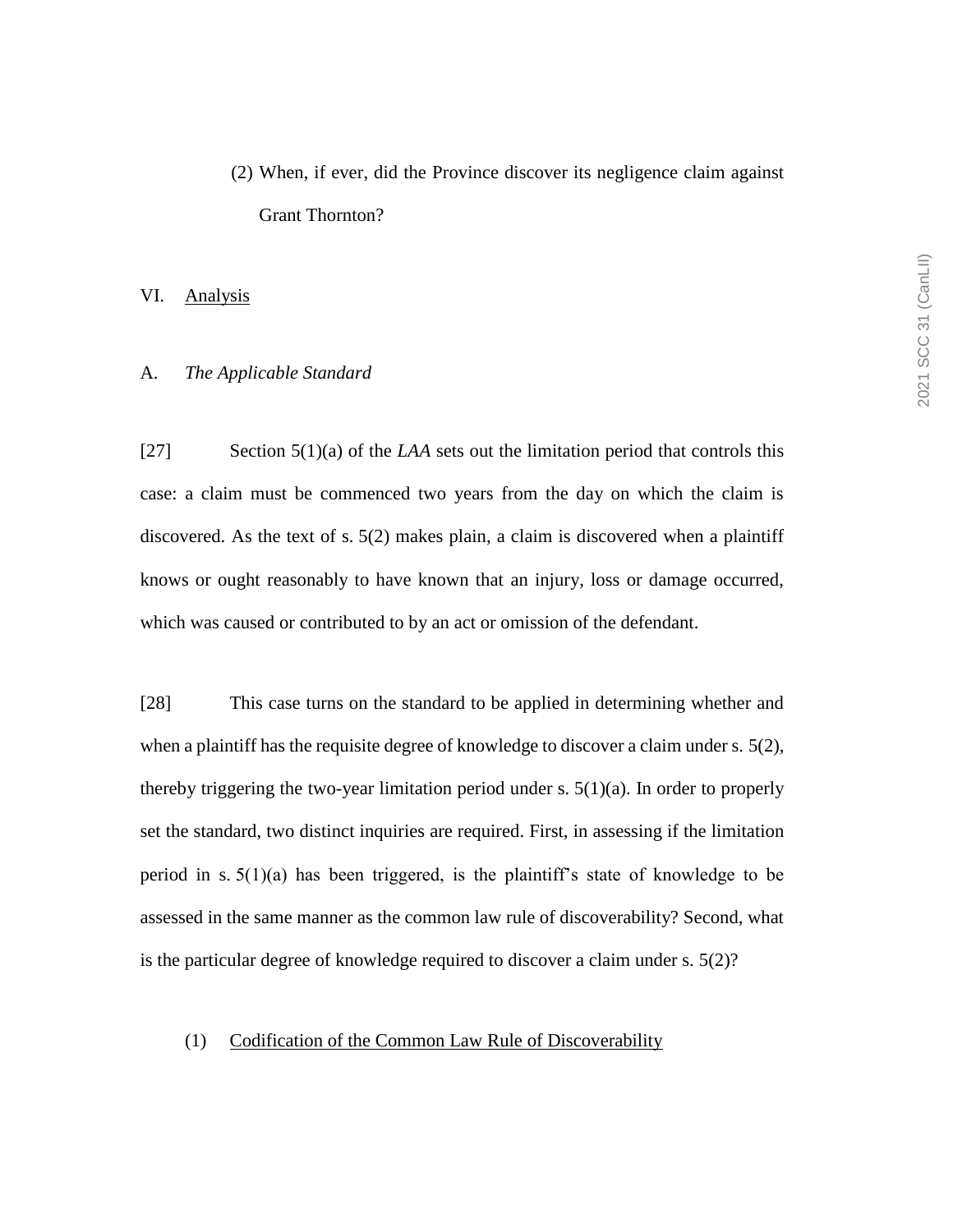[29] Section 5 of the *LAA* operates against the backdrop of a common law discoverability rule that is well-established. Under that rule, "a cause of action arises for purposes of a limitation period when the material facts on which it is based have been discovered or ought to have been discovered by the plaintiff by the exercise of reasonable diligence" (*Central Trust Co. v. Rafuse*, [1986] 2 S.C.R. 147, at p. 224, citing *Kamloops (City of) v. Nielsen*, [1984] 2 S.C.R. 2; see also *Ryan v. Moore*, 2005 SCC 38, [2005] 2 S.C.R. 53, at paras. 2 and 22). This rule has its origins in equity. In particular, it seeks to balance the three rationales for imposing limitation periods — the guarantee of repose, the desire to foreclose claims based on stale evidence and the expectation that a plaintiff will start a claim in a timely manner (*M. (K.) v. M. (H.)*, [1992] 3 S.C.R. 6, at pp. 29-30) — with the need to avoid the injustice of precluding a claim before the plaintiff even has knowledge of its existence (*Peixeiro v. Haberman,*  [1997] 3 S.C.R. 549, at para. 36).

[30] Though a "general rule", the common law rule does not apply to every statutory limitation period (*Ryan*, at para. 23, quoting *Rafuse*, at p. 224). Rather, it is an interpretive tool for construing limitations statutes and, as such, it can be ousted by clear legislative language (*Pioneer Corp. v. Godfrey*, 2019 SCC 42, at para. 32). In that regard, "many provincial legislatures have chosen to enact statutory limitation periods that codify, limit or oust entirely discoverability's application" (*ibid.*). Assessing whether a provincial legislature has codified, limited or ousted the common law rule is a matter of statutory interpretation (*ibid.*, at para. 42, citing *Rizzo & Rizzo Shoes Ltd. (Re)*, [1998] 1 S.C.R. 27, at para. 21).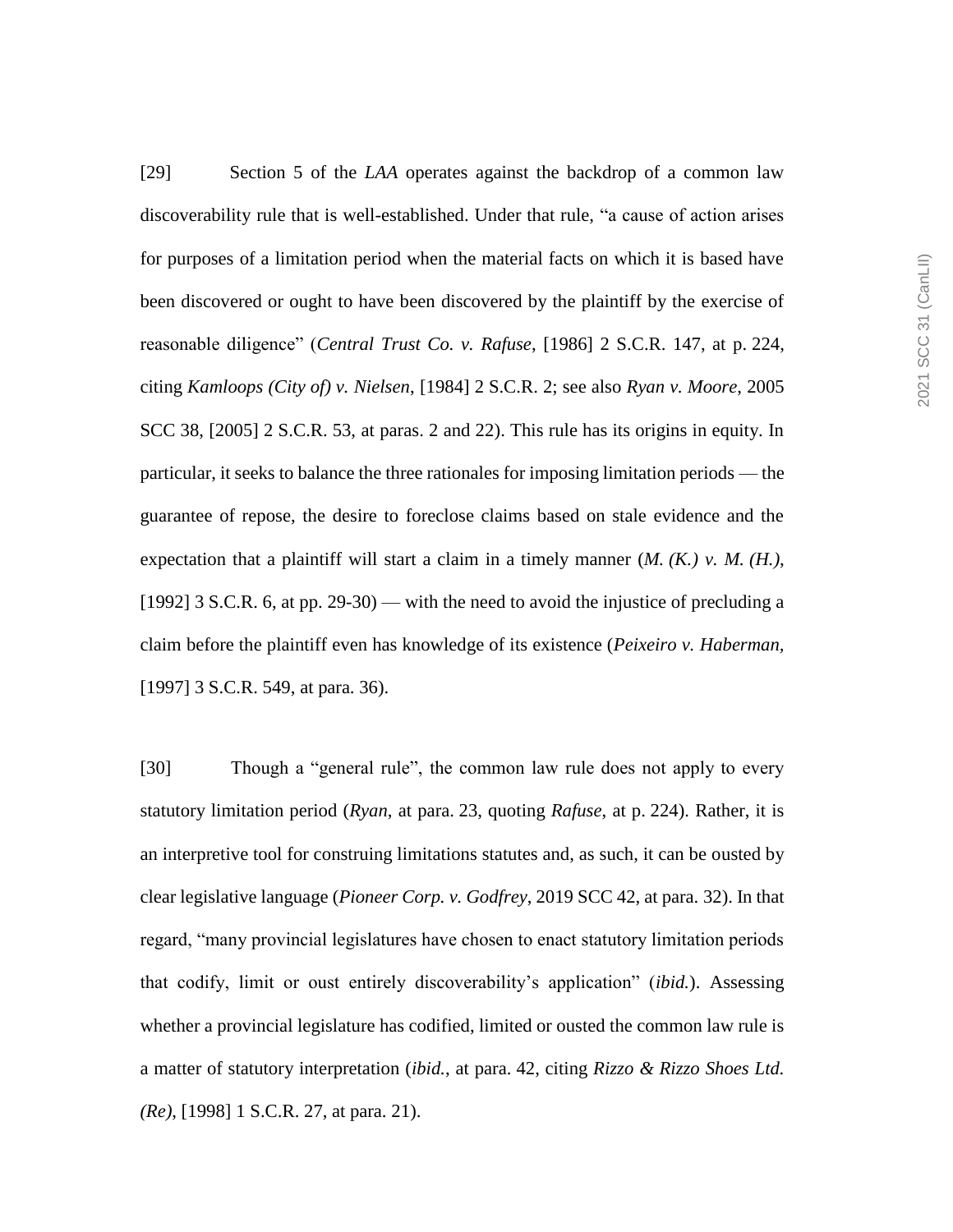[31] In this case, Grant Thornton argues that s. 5(1)(a) and (2) ousts or, at least, limits the common law discoverability rule. In its view, the New Brunswick legislature provided for the limitation period set out in s.  $5(1)(a)$  to begin running when a plaintiff has a lower degree of knowledge than the common law rule requires, namely "a sufficient basis, including by making reasonable inferences based on their knowledge of having suffered a loss, to plead an action against the defendant and start the civil litigation process" (A.F., Grant Thornton LLP and Kent M. Ostridge, at para. 87).

[32] With respect, I disagree. In my view, the New Brunswick legislature chose to codify the common law rule in s.  $5(1)(a)$  and (2) of the *LAA*. This interpretation is supported by the words of s. 5, read in their entire context and in their grammatical and ordinary sense harmoniously with the scheme of the *LAA*, the object of the *LAA*, and the intention of the legislature (see *Rizzo & Rizzo*, at para. 21).

[33] As set out at para. 17 above, the text of s. 5 of the *LAA* reads as follows :

#### **General limitation periods**

**5**(1) Unless otherwise provided in this Act, no claim shall be brought after the earlier of

(a) two years from the day on which the claim is discovered, and

(b) fifteen years from the day on which the act or omission on which the claim is based occurred.

**5**(2) A claim is discovered on the day on which the claimant first knew or ought reasonably to have known

(a) that the injury, loss or damage had occurred,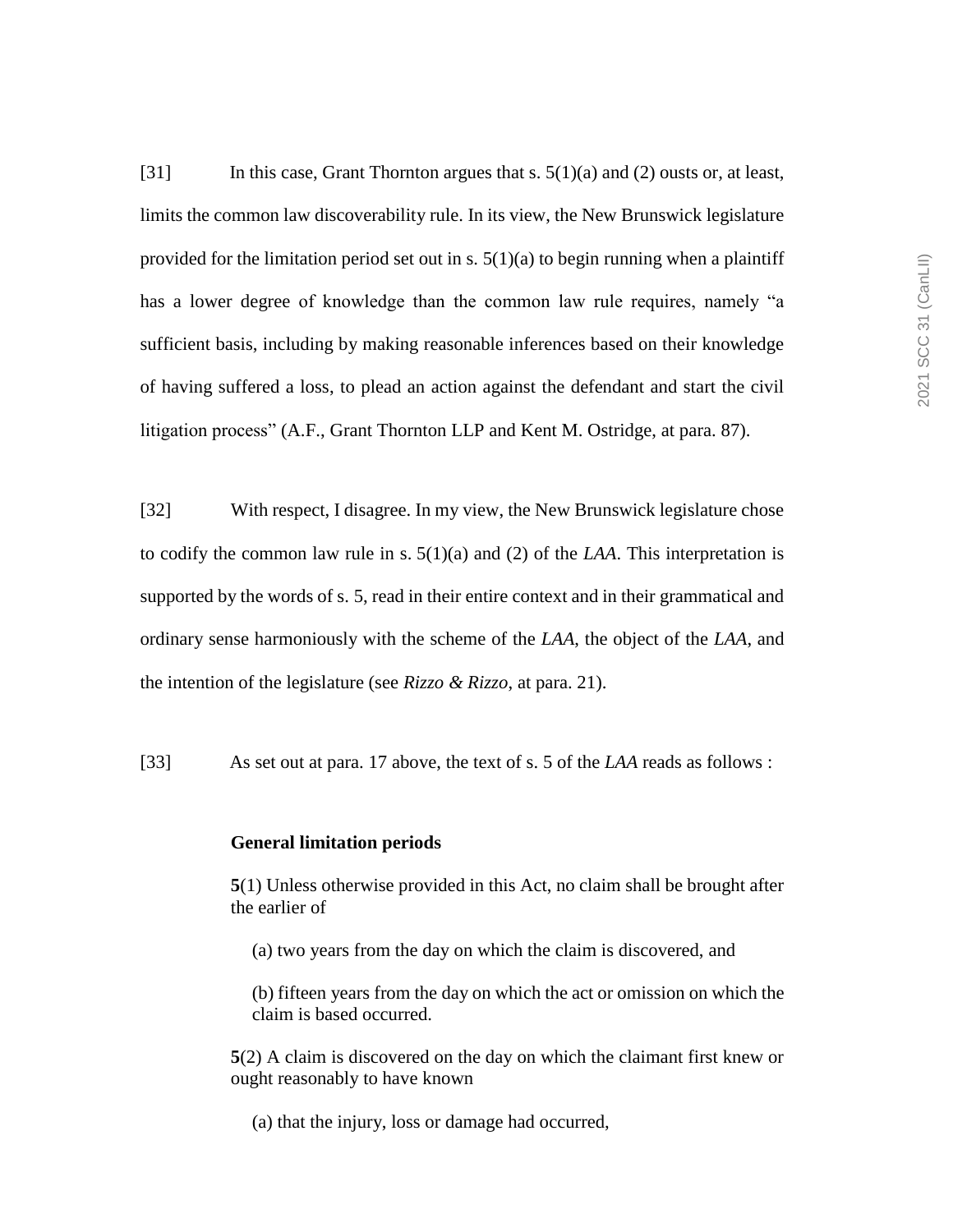(c) that the act or omission was that of the defendant.

[34] The plain words of this provision are unambiguous. Section 5(1)(a) provides that no claim shall be brought after two years from the day on which the claim is "discovered". Section 5(2) further specifies that a claim is discovered on the day that a claimant knew or ought reasonably to have known the facts that are material, namely the occurrence of an injury, loss or damage that was caused or contributed to by an act or omission of the defendant. As evidenced by the words of the provision, there is no clear legislative language ousting or limiting the common law rule; in fact, quite the opposite. The event triggering the limitation period in s.  $5(1)(a)$  is linked to the state of the plaintiff's knowledge in the same manner as the common law rule.

[35] Moreover, there is nothing in the legislative scheme or the object of the *LAA* that alters the governing principles set out in the common law rule. The New Brunswick legislature enacted the general limitation period scheme in s. 5 to simplify the law of limitation periods. In doing so, it expressly modeled s. 5 on similar limitation provisions found in Ontario, Saskatchewan and Alberta (New Brunswick, Office of the Attorney General, *Commentary on Bill 28: Limitation of Actions Act*, January 2009 (online), at pp. 1 and 4), all of which have been found to codify the common law rule of discoverability (see, e.g., *Galota v. Festival Hall Developments Ltd.*, 2016 ONCA 585, 133 O.R. (3d) 35, at para. 15; *De Shazo v. Nations Energy Co.*, 2005 ABCA 241, 48 Alta. L.R. (4th) 25, at para. 26; *Jardine v. Saskatoon Police*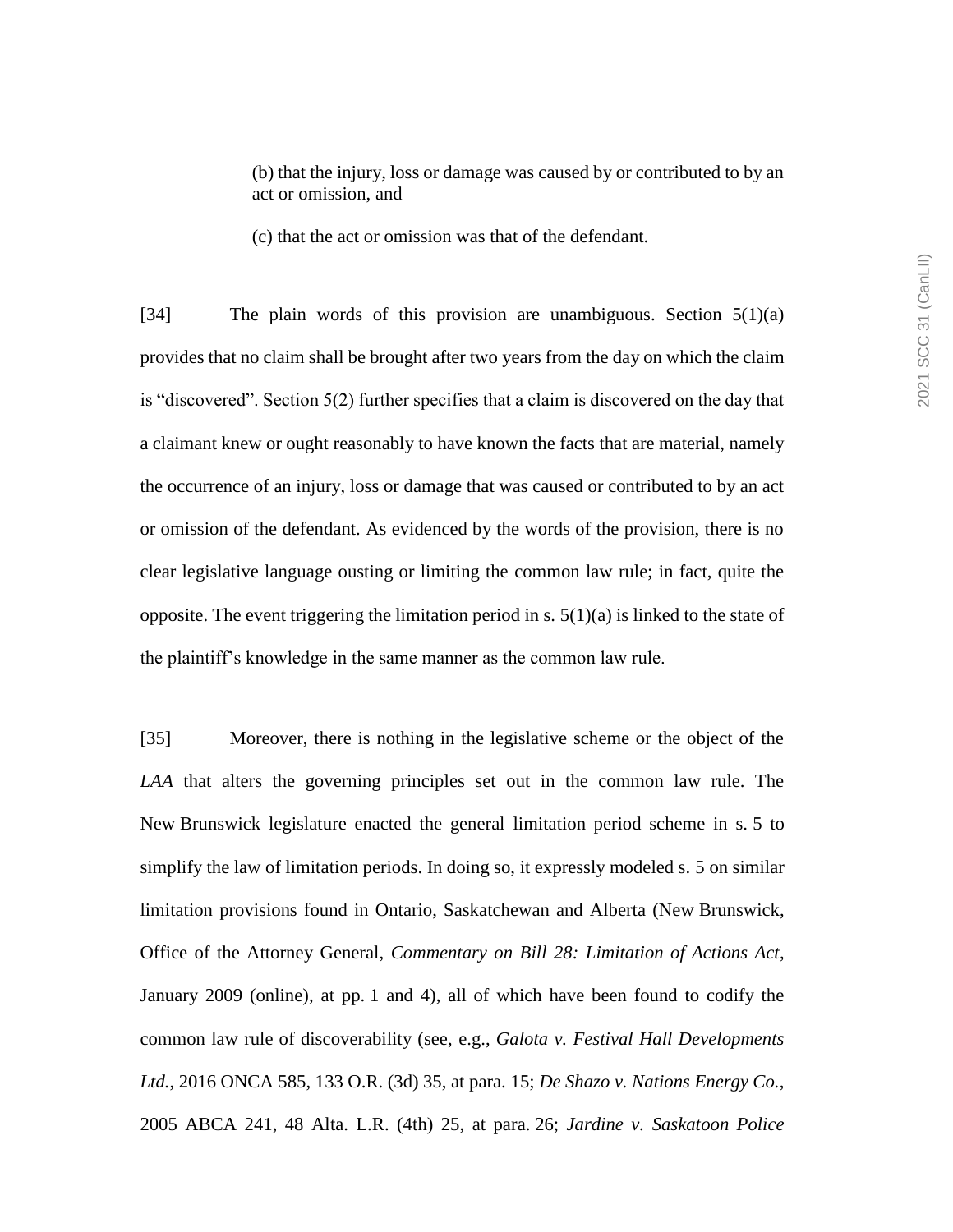*Service*, 2017 SKQB 217, at para. 36 (CanLII)). The legislature's express intention to replicate provisions that codify the common law rule is compelling evidence that New Brunswick intended to follow suit.

[36] In arguing that the legislature ousted the common law rule, Grant Thornton points to some linguistic differences between the common law rule and s. 5. It emphasizes the fact that the common law rule uses the term "cause of action", whereas s. 5 uses the term "claim". According to Grant Thornton, these concepts are distinct: the former refers to a set of facts entitling a plaintiff to a remedy from the court, while the latter is "purely a limitations concept" with "only two factual components (wrongful conduct and resulting damage)" (A.F., Grant Thornton LLP and Kent M. Ostridge, at para. 65, quoting D. Zacks, "Claims, Not Causes of Action: The Misapprehension of Limitations Principles" (2018), 48 *Advocates' Q.* 165, at p. 165).

[37] I recognize that the distinction between "claim" and "cause of action" could be meaningful in some circumstances; but in my view, it is not so here. In fact, the *LAA*'s own wording shows that the use of "claim" does not rule out a shared meaning with "cause of action". Section 1(1) defines a claim as a "claim to remedy the injury, loss or damage that occurred as a result of an act or omission". In short, s. 1(1) indicates that the legislature's use of the term "claim" focuses on a set of facts giving rise to a remedy, which is the same meaning that Grant Thornton attributes to the term "cause of action".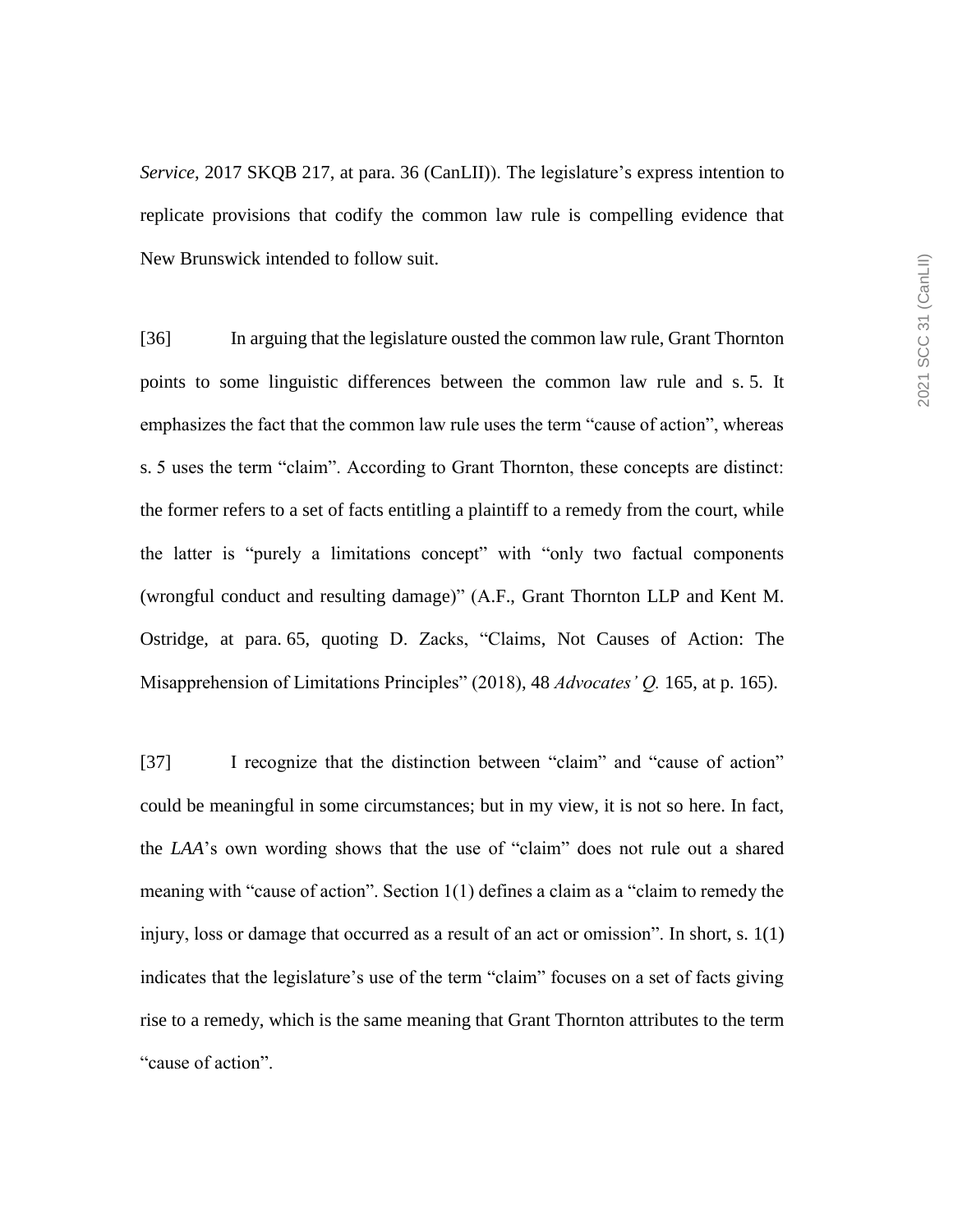[38] This interpretation is supported by the French text of s. 5(2) of the *LAA*, which reads in part as follows: "*[l]es faits ayant donné naissance à la réclamation sont découverts le jour où le réclamant a appris ou aurait dû normalement apprendre*". In addition, the French text of s. 1(1) defines "*réclamation*" as "*[r]éclamation pour obtenir réparation de préjudices, de pertes ou de dommages survenus par suite d'un acte ou d'une omission*". As is apparent, the wording of the French text supports my interpretation of the English text, and confirms that "claim" in s. 5 means "cause of action", namely: discovering the facts giving rise to a claim to obtain relief for the injury, loss or damage that resulted from an act or omission. This is the legal equivalent of "a set of facts entitling a plaintiff to a remedy", the definition of a "cause of action" put forward by Grant Thornton.

[39] More probative are the Hansard Debates preceding the enactment of the *LAA*. When asked why the statute uses the term "claim" instead of "cause of action", the Minister of Justice explained:

> In a sense, it is really just semantics. Tim Rattenbury, who works for the Office of the Attorney General, and I had a good discussion. The word "claim" is just another way to characterize bringing forward your matter for purposes of litigation. "Cause of action" is the same thing. The standardization of these particular ways of characterizing an action before the courts is simply semantics.

> (New Brunswick, Legislative Assembly, *Journal of Debates (Hansard)*, 3rd Sess., 56th Assem., June 17, 2009, at p. 50 (Hon. Mr. Burke))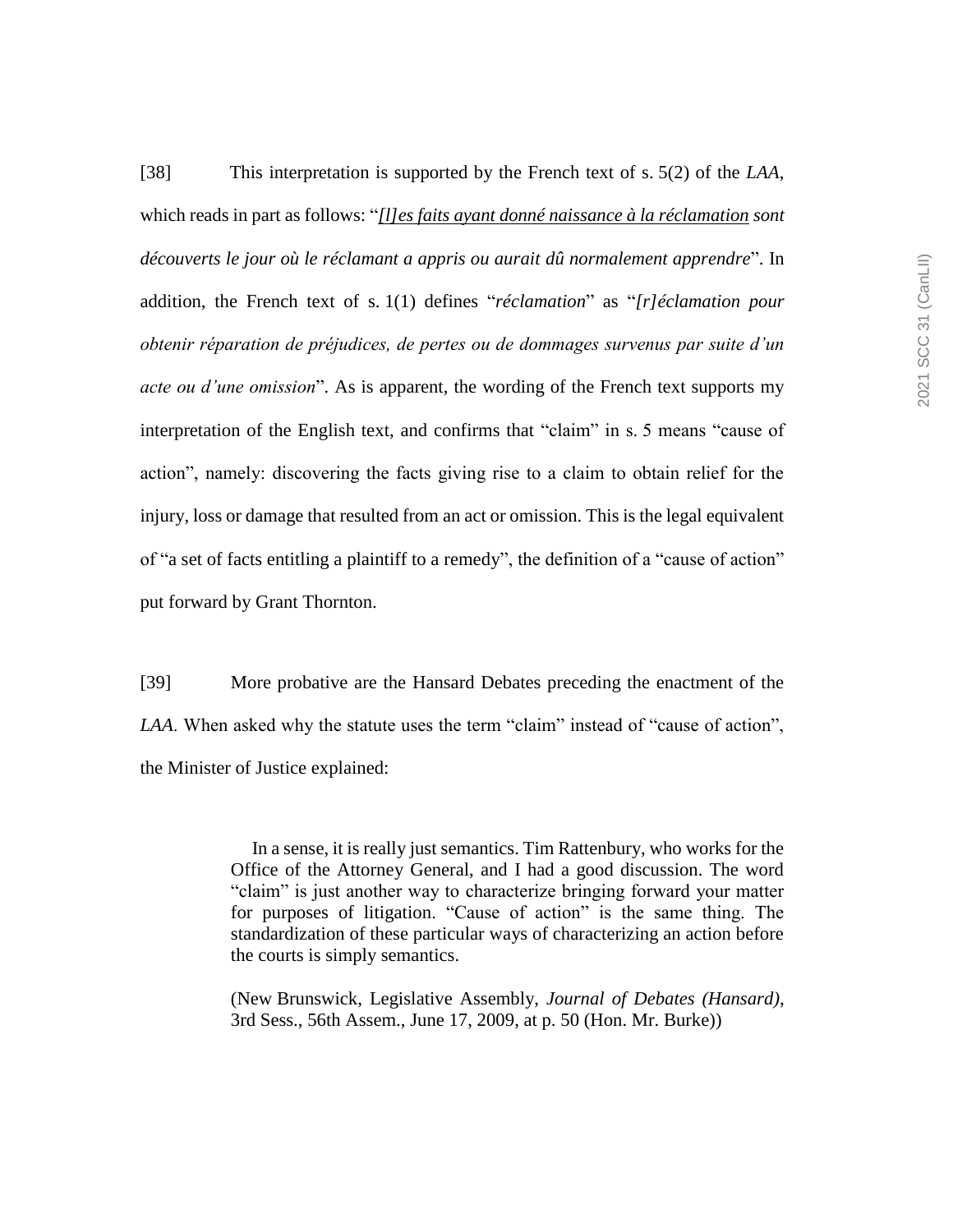In other words, according to the Minister, using "claim" instead of "cause of action" amounts to a distinction without a difference. While not in itself determinative, the Minister's statement can hardly be taken as evidencing the "clear legislative language" needed to oust or limit the common law rule (see *Godfrey*, at para. 32). If anything, it demonstrates the opposite.

[40] In sum, I am satisfied that s.  $5(1)(a)$  and (2) codifies the common law rule of discoverability. As established by that rule and the *LAA*, the limitation period is triggered when the plaintiff discovers or ought to have discovered through the exercise of reasonable diligence the material facts on which the claim is based. Having so found, I turn now to ascertaining the particular degree of knowledge required to discover a claim under s. 5.

#### (2) The Requisite Degree of Knowledge

[41] As noted, the Court of Appeal disagreed with the motions judge on the extent of knowledge required to discover a claim under s. 5*.* The motions judge held that a plaintiff needs to know only enough facts to have *prima facie* grounds to infer the existence of a potential claim. The Court of Appeal, on the other hand, held that discovery of a claim requires actual or constructive knowledge of facts that confer a legally enforceable right to a judicial remedy, which includes knowledge of every constituent element of the cause of action being pled. Thus, on the Court of Appeal's interpretation, in addition to knowledge of a loss and causation, a claim in negligence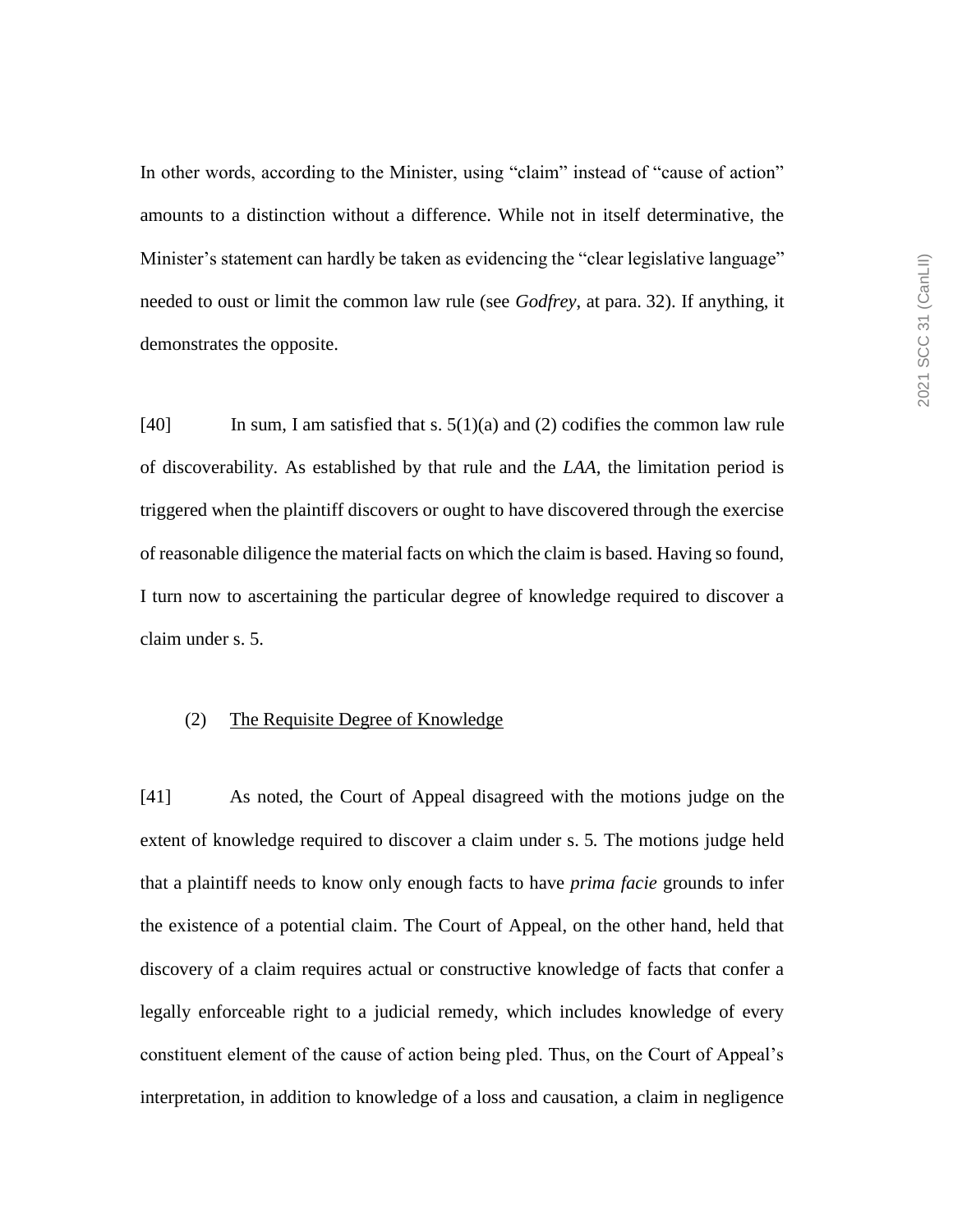would include knowledge of a duty of care as well as knowledge of a breach of the standard of care.

[42] In my respectful view, neither approach accurately describes the degree of knowledge required under s. 5(2) to discover a claim and trigger the limitation period in s.  $5(1)(a)$ . I propose the following approach instead: a claim is discovered when a plaintiff has knowledge, actual or constructive, of the material facts upon which a plausible inference of liability on the defendant's part can be drawn. This approach, in my view, remains faithful to the common law rule of discoverability set out in *Rafuse*  and accords with s. 5 of the *LAA*.

[43] By way of explanation, the material facts that must be actually or constructively known are generally set out in the limitation statute. Here, they are listed in s.  $5(2)(a)$  to (c). Pursuant to s.  $5(2)$ , a claim is discovered when the plaintiff has actual or constructive knowledge that: (a) the injury, loss or damage occurred; (b) the injury loss or damage was caused by or contributed to by an act or omission; and (c) the act or omission was that of the defendant. This list is cumulative, not disjunctive. For instance, knowledge of a loss, without more, is insufficient to trigger the limitation period.

[44] In assessing the plaintiff's state of knowledge, both direct and circumstantial evidence can be used. Moreover, a plaintiff will have constructive knowledge when the evidence shows that the plaintiff ought to have discovered the material facts by exercising reasonable diligence. Suspicion may trigger that exercise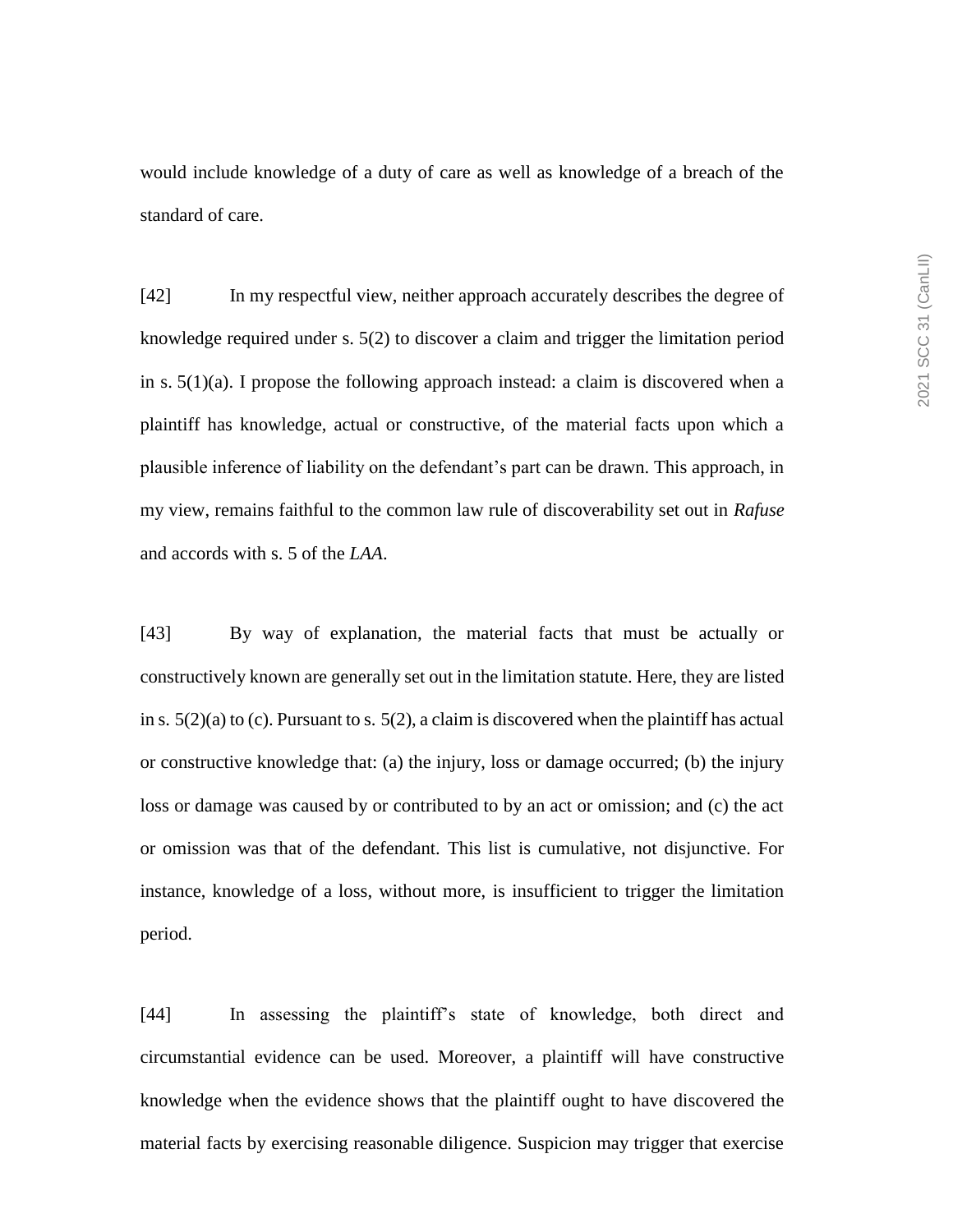(*Crombie Property Holdings Ltd. v. McColl-Frontenac Inc.*, 2017 ONCA 16, 406 D.L.R. (4th) 252, at para. 42).

[45] Finally, the governing standard requires the plaintiff to be able to draw a plausible inference of liability on the part of the defendant from the material facts that are actually or constructively known. In this particular context, determining whether a plausible inference of liability can be drawn from the material facts that are known is the same assessment as determining whether a plaintiff "had all of the material facts necessary to determine that [it] had *prima facie* grounds for inferring [liability on the part of the defendant]" (*Brown v. Wahl*, 2015 ONCA 778, 128 O.R. (3d) 583, at para. 7; see also para. 8, quoting *Lawless v. Anderson*, 2011 ONCA 102, 276 O.A.C. 75, at para. 30). Although the question in both circumstances is whether the plaintiff's knowledge of the material facts gives rise to an inference that the defendant is liable, I prefer to use the term plausible inference because in civil litigation, there does not appear to be a universal definition of what qualifies as *prima facie* grounds. As the British Columbia Court of Appeal observed in *Insurance Corporation of British Columbia v. Mehat*, 2018 BCCA 242, 11 B.C.L.R. (6th) 217, at para. 77:

> As noted in *Sopinka*, *Lederman & Bryant: The Law of Evidence in Canada*, some cases equate *prima facie* proof to a situation where the evidence gives rise to a permissible fact inference; others equate *prima facie* proof to a case where the evidence gives rise to a compelled fact determination, absent evidence to the contrary. [Citation omitted.]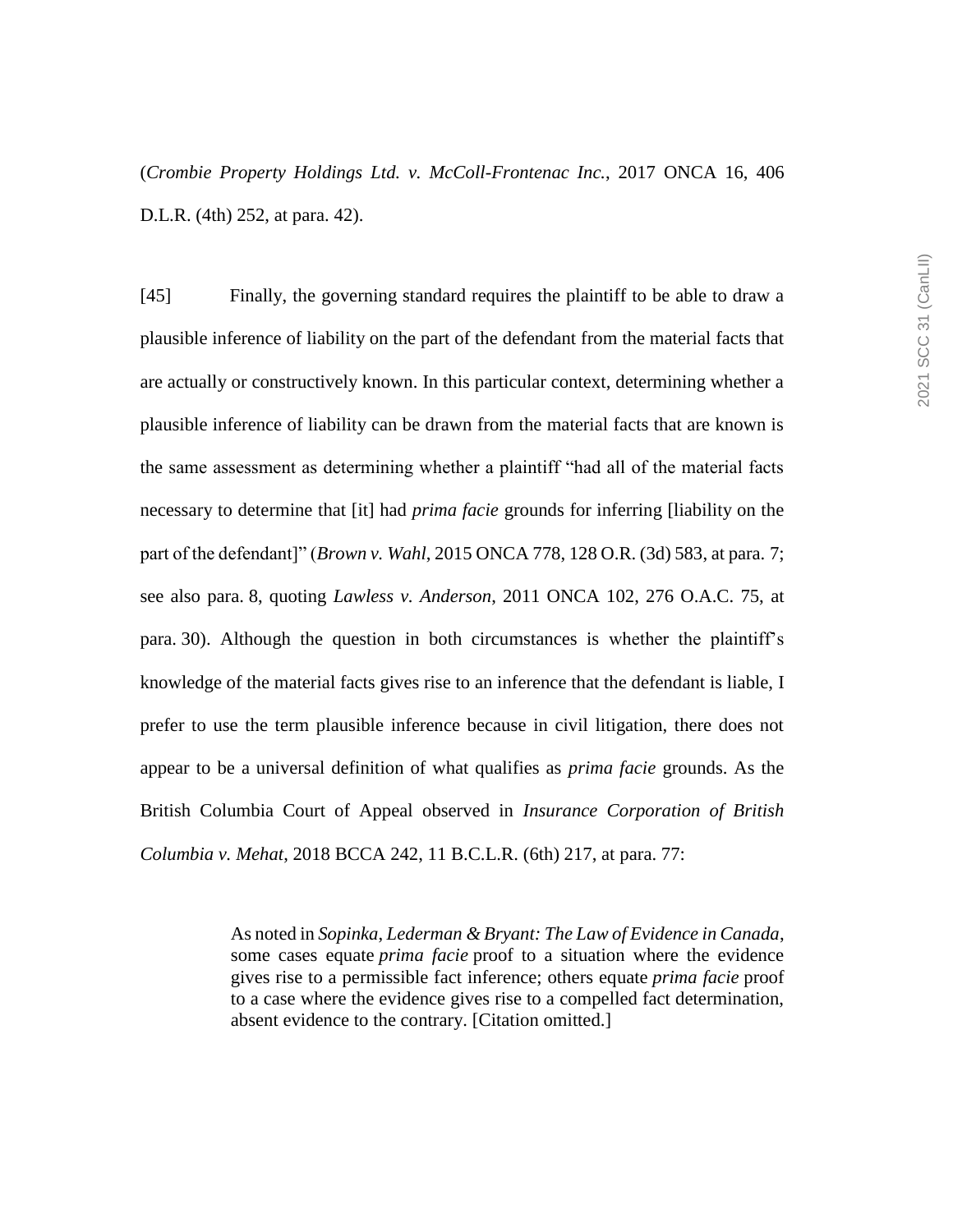Since the term *prima facie* can carry different meanings, using plausible inference in the present context ensures consistency. A plausible inference is one which gives rise to a "permissible fact inference".

[46] The plausible inference of liability requirement ensures that the degree of knowledge needed to discover a claim is more than mere suspicion or speculation. This accords with the principles underlying the discoverability rule, which recognize that it is unfair to deprive a plaintiff from bringing a claim before it can reasonably be expected to know the claim exists. At the same time, requiring a plausible inference of liability ensures the standard does not rise so high as to require certainty of liability (*Kowal v. Shyiak*, 2012 ONCA 512, 296 O.A.C. 352) or "perfect knowledge" (*De Shazo*, at para. 31; see also the concept of "perfect certainty" in *Hill v. South Alberta Land Registration District* (1993), 8 Alta. L.R. (3d) 379, at para. 8). Indeed, it is well established that a plaintiff does not need to know the exact extent or type of harm it has suffered, or the precise cause of its injury, in order for a limitation period to run (*HOOPP Realty Inc. v. Emery Jamieson LLP*, 2018 ABQB 276, 27 C.P.C. (8th) 83, at para. 213, citing *Peixeiro*, at para. 18).

[47] In my respectful view, endorsing the Court of Appeal's approach that to discover a claim, a plaintiff needs knowledge of facts that confer a legally enforceable right to a judicial remedy, including knowledge of the constituent elements of a claim, would move the needle too close to certainty. A plausible inference of liability is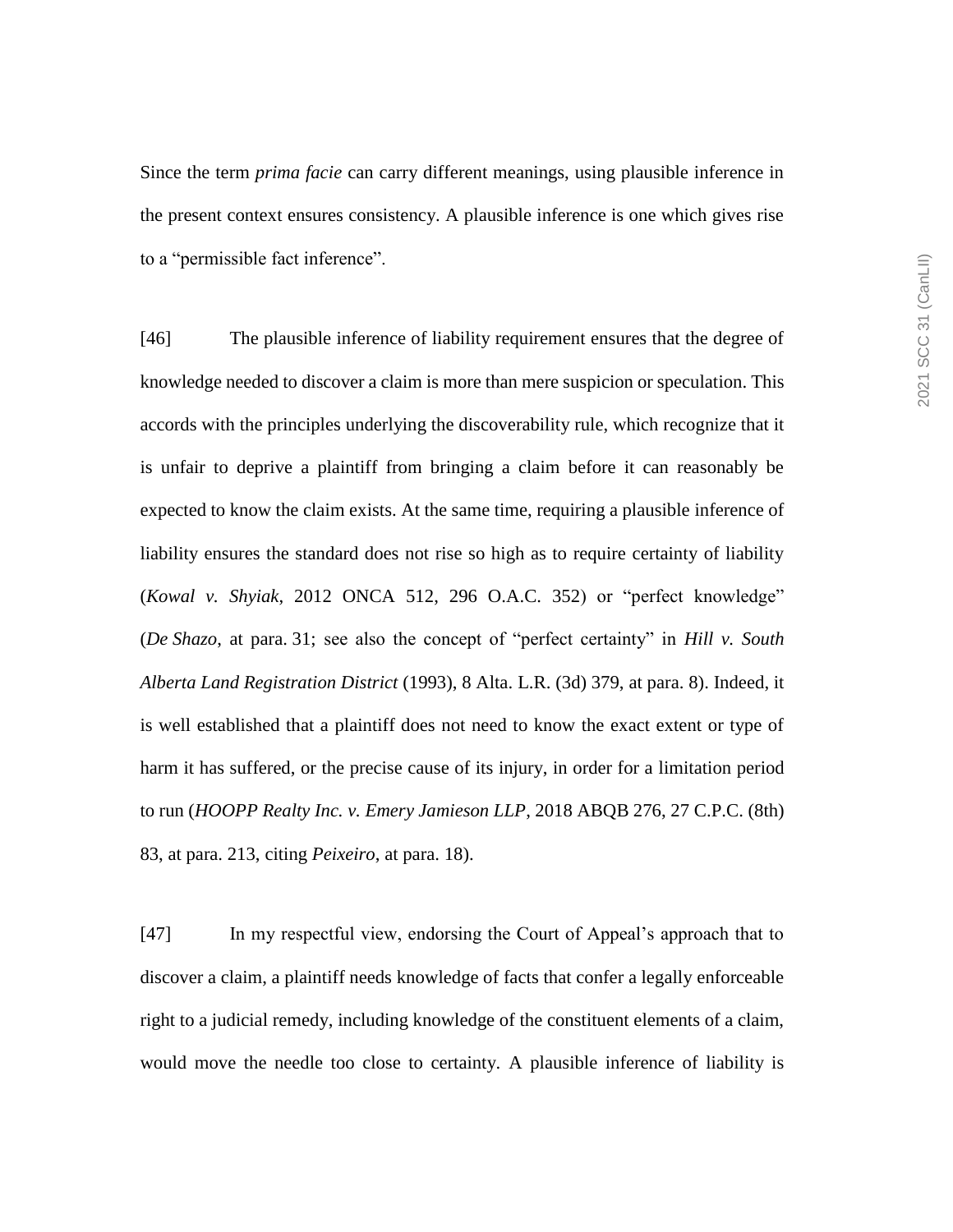enough; it strikes the equitable balance of interests that the common law rule of discoverability seeks to achieve.

[48] It follows that in a claim alleging negligence, a plaintiff does not need knowledge that the defendant owed it a duty of care or that the defendant's act or omission breached the applicable standard of care. Finding otherwise could have the unintended consequence of indefinitely postponing the limitation period. After all, knowledge that the defendant breached the standard of care is often only discernable through the document discovery process or the exchange of expert reports, both of which typically occur after the plaintiff has commenced a claim. As the Court stated in *K.L.B. v. British Columbia*, 2003 SCC 51, [2003] 2 S.C.R. 403, at para. 55:

> Since the purpose of the rule of reasonable discoverability is to ensure that plaintiffs have sufficient awareness of the facts to be able to bring an action, the relevant type of awareness cannot be one that it is possible to lack even after one has brought an action. [Emphasis added.]

Although the Court in *K.L.B.* was dealing with discoverability in a different context, the basic principle is relevant here. The standard cannot be so high as to make it possible for a plaintiff to acquire the requisite knowledge only through discovery or experts. And yet, that is precisely the standard endorsed by the Court of Appeal in the instant case. With respect, that standard sets the bar too high. By the same token, the standard is not as low as the standard needed to ward off an application to strike a claim. What is required is actual or constructive knowledge of the material facts from which a plausible inference can be made that the defendant acted negligently.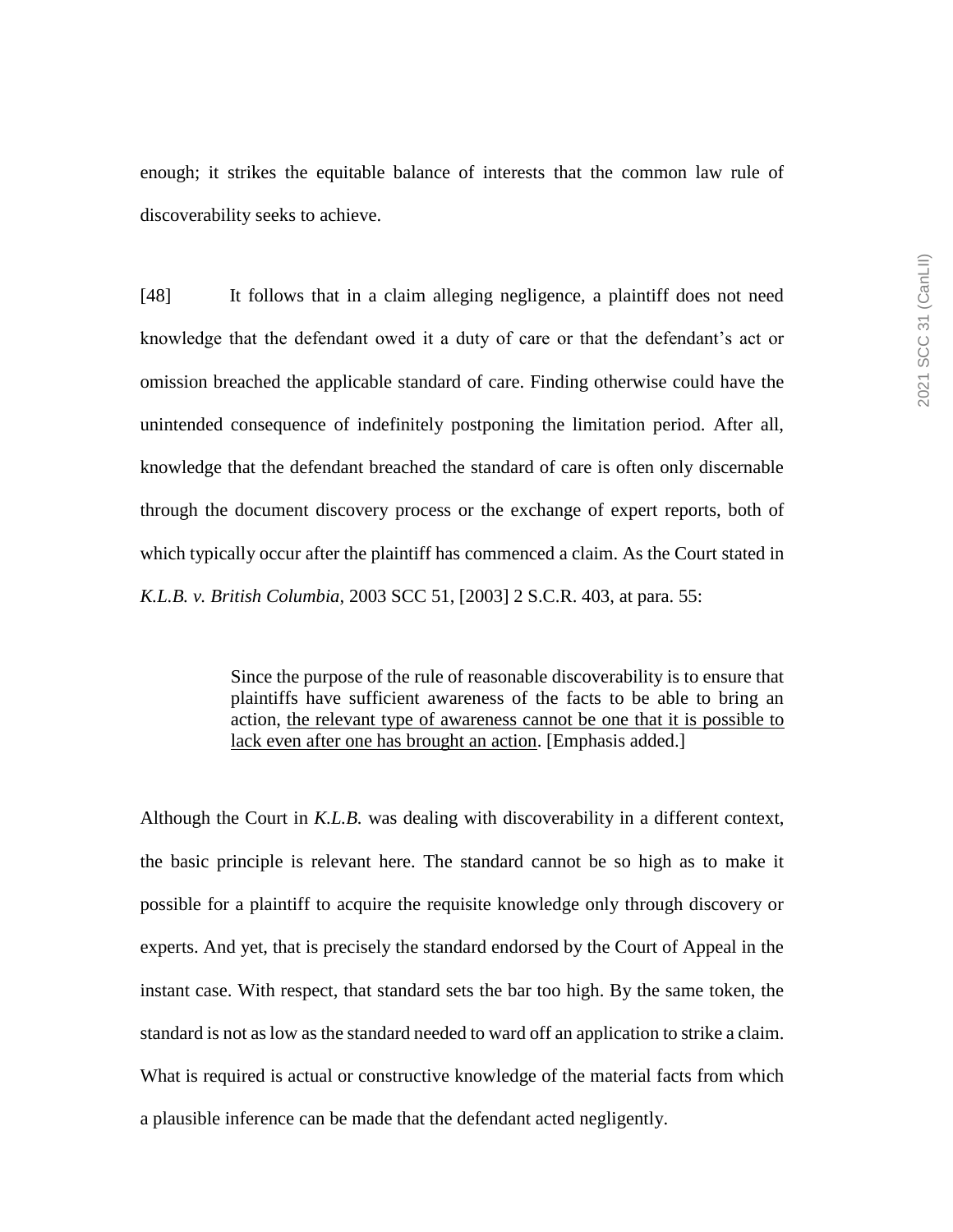#### B. *Application to the Facts*

[49] With this approach in mind, I turn to the question of determining when, if ever, the Province discovered its claim against Grant Thornton.

[50] Grant Thornton submits that the Province discovered its claim on February 4, 2011, when it received the draft Richter Report. I agree. At that point, the Province had actual or constructive knowledge of the material facts — namely, that a loss occurred and that the loss was caused or contributed to by an act or omission of Grant Thornton. Nothing more was needed to draw a plausible inference of negligence.

## (1) The Province Had Knowledge of the Material Facts

[51] The first aspect of the governing standard requires an assessment of the Province's knowledge of the material facts. It is undisputable that by February 4, 2011, the Province knew that it had suffered a loss. In fact, it knew on March 18, 2010, when it paid out the loan guarantees to the Bank of Nova Scotia — all \$50 million. Moreover, based on the record, I am able to conclude that on February 4, 2011, the Province knew or, at least, ought reasonably to have known, that the loss was caused or contributed to by an act or omission of Grant Thornton.

[52] The Province's willingness to go along with Atcon's request for loan guarantees totalling \$50 million was conditional on Grant Thornton's external audit of Atcon's consolidated financial statements for F2009. After completing its audit, Grant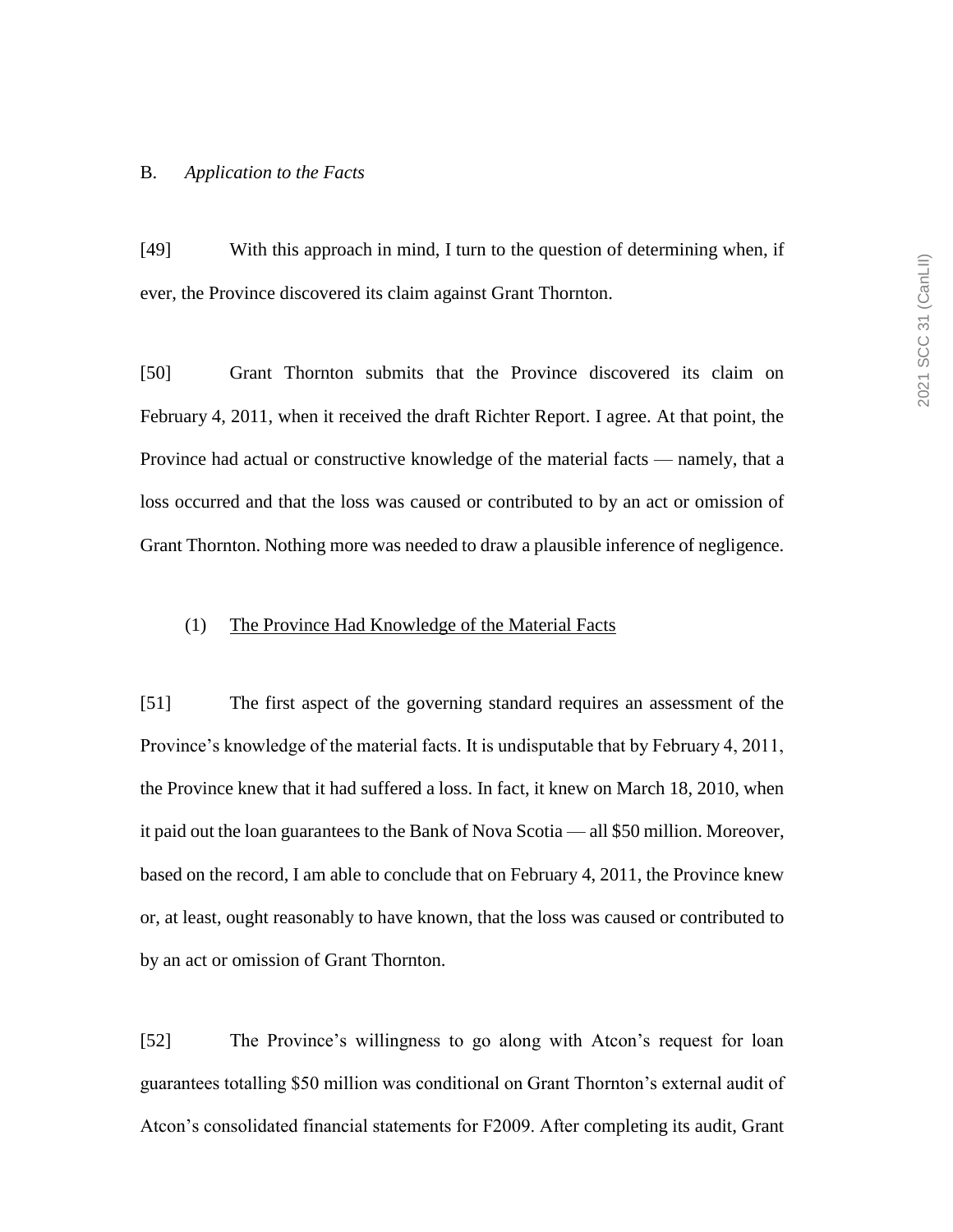Thornton represented to the Province in the Unqualified Auditors' Report that it had audited Atcon's financial statements in accordance with Generally Accepted Auditing Standards and that, having done so, it was of the opinion that they presented "fairly, in all material respects, the financial position of [Atcon] as at January 31, 2009 and the results of its operations and its cash flows for the year then ended in accordance with Canadian generally accepted accounting principles" (R.R., at p. 26). The Province relied on those representations to execute the loan guarantees.

[53] Just over four months after receiving the loan guarantees, Atcon ran out of working capital, which led the Bank of Nova Scotia to commence bankruptcy and insolvency proceedings against it. Counsel for the Attorney General of New Brunswick attended some of the hearings and, as a result, the Province became privy to those proceedings. Indeed, the Province was aware that on March 1, 2010, the court granted the Bank's applications and placed Atcon into receivership.

[54] Shortly thereafter, on March 18, 2010, the Bank called upon the Province to pay out on the loan guarantees. This raised alarm bells for the Province about the true state of Atcon's financial affairs because a few months later, it retained Richter to review and comment on Atcon's financial position for F2009.

[55] Richter undertook this review and on February 4, 2011, issued the 88-page draft Richter Report. In my view, the Province's knowledge about its potential claim crystallized at this point.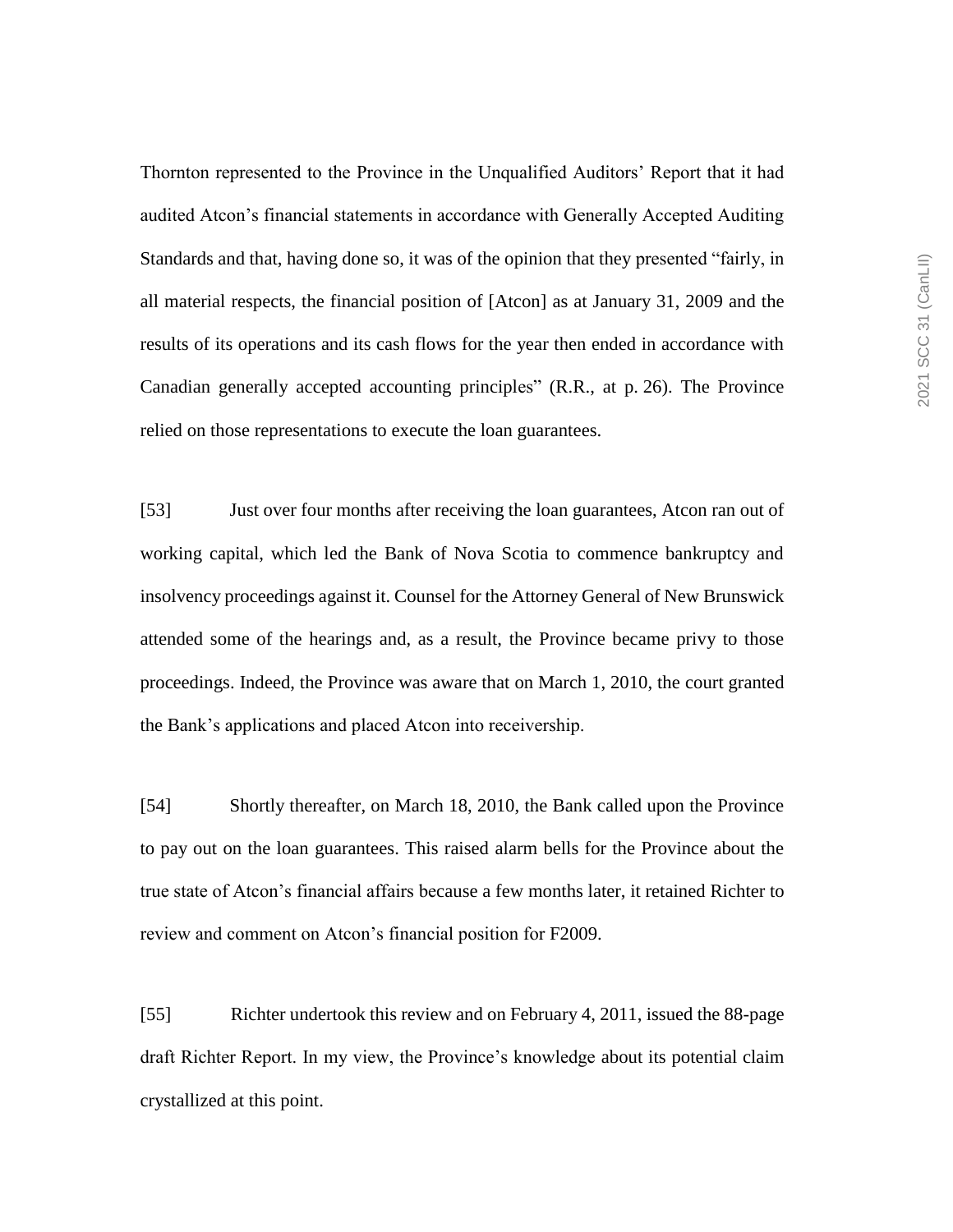[56] In this report, Richter opined that Atcon's financial statements for F2009 had not been prepared in conformity with Generally Accepted Accounting Principles in all material respects. Richter formed this opinion based on what it described to be a "systematic approach" by Atcon's management to "overstate assets, revenues and profits, [and] understate liabilities, expenses and losses" (A.R., vol. II, at p. 207). Specifically, Richter identified various errors in the financial statements, which, as Richter explained, were considered to be "material" because they would likely have influenced the decision of the person relying on the financial statements. In that regard, Richter estimated that Atcon's F2009 assets and net earnings were overstated by an amount ranging between \$28.3 million and \$35.4 million. Since Richter set the materiality for Atcon's financial statements in the range of \$1.3 million to \$2.6 million, this placed the misstatements approximately 14 to 22 times greater than the acceptable materiality that was set. For Grant Thornton's audit of Atcon, materiality was set at \$1.2 million, which also clearly placed the misstatements well in excess of materiality.

[57] While Richter's mandate did not include commenting on whether Grant Thornton's audit had been performed in accordance with Generally Accepted Auditing Standards, its mandate was similar to Grant Thornton's: both were retained by the Province to determine whether Atcon's financial statements had been prepared in accordance with Generally Accepted Accounting Principles. Grant Thornton's conclusion that the statements had been prepared in conformity with Generally Accepted Accounting Principles, which indicated its belief that they were not materially misstated, stands in stark contrast to Richter's findings that not only were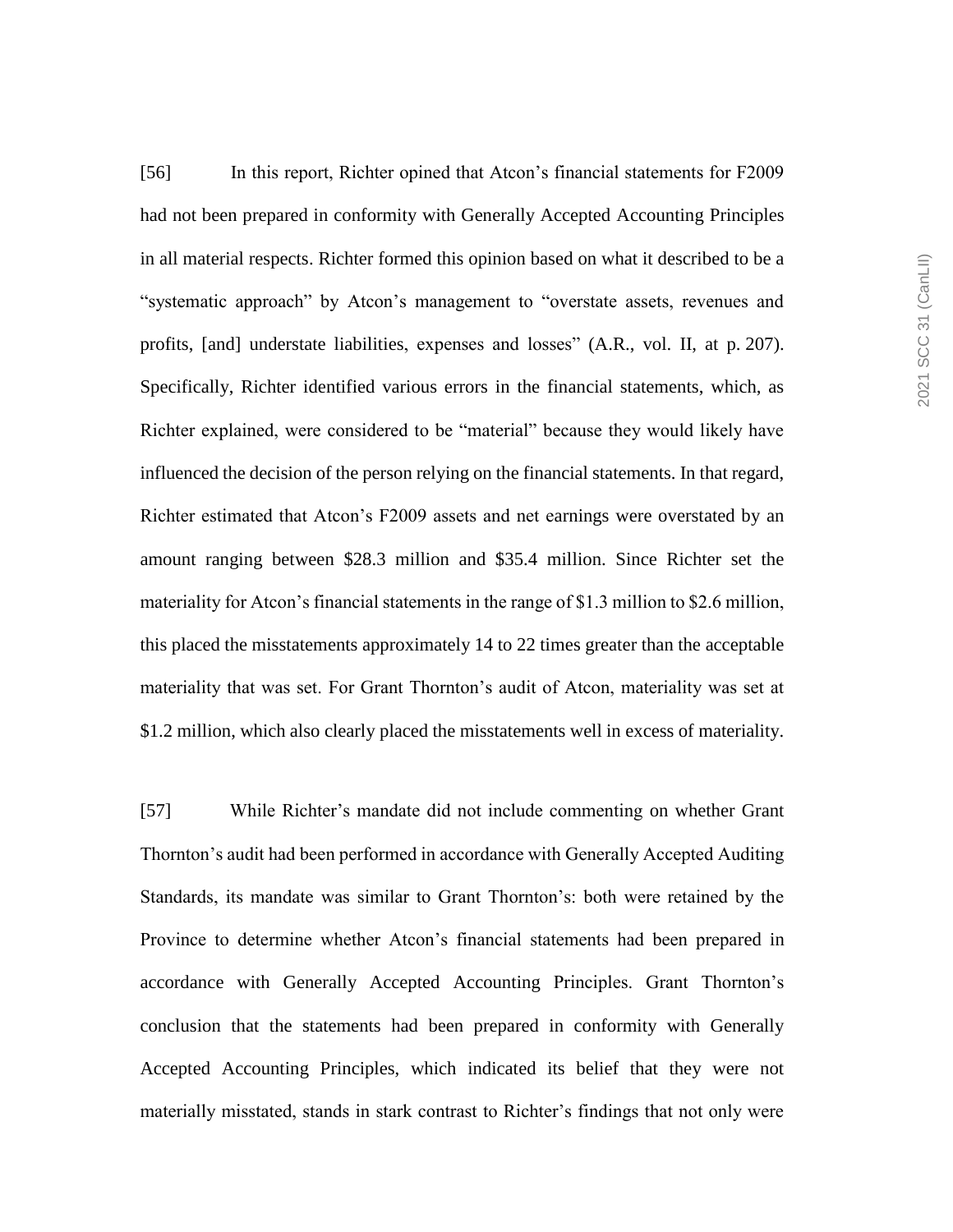the financial statements misstated, those misstatements significantly exceeded the materiality threshold established for the audit. The magnitude of the misstatements assets and net earnings were overstated by an amount ranging between \$28.3 million and \$35.4 million — is even more striking when they are considered in the context of loan guarantees totalling \$50 million.

[58] It stands to reason from the findings made in the Richter Report, considered in light of all the surrounding circumstances, that the Province knew or ought to have known that Grant Thornton's act or omission caused or contributed to its loss. Specifically, Grant Thornton's act or omission was issuing the Unqualified Auditors' Report with respect to Atcon's financial statements for F2009, despite those statements not being prepared in accordance with Generally Accepted Accounting Principles and not fairly representing, in all material respects, Atcon's financial position for F2009. This act or omission caused or contributed to the Province's loss because the Province executed the \$50 million loan guarantees in reliance on Grant Thornton's representations.

## (2) The Province Could Have Drawn a Plausible Inference of Negligence

[59] Based on all of the material facts that the Province knew or ought to have known, I am able to conclude that by February 4, 2011, the Province had sufficient knowledge to draw a plausible inference that Grant Thornton had been negligent.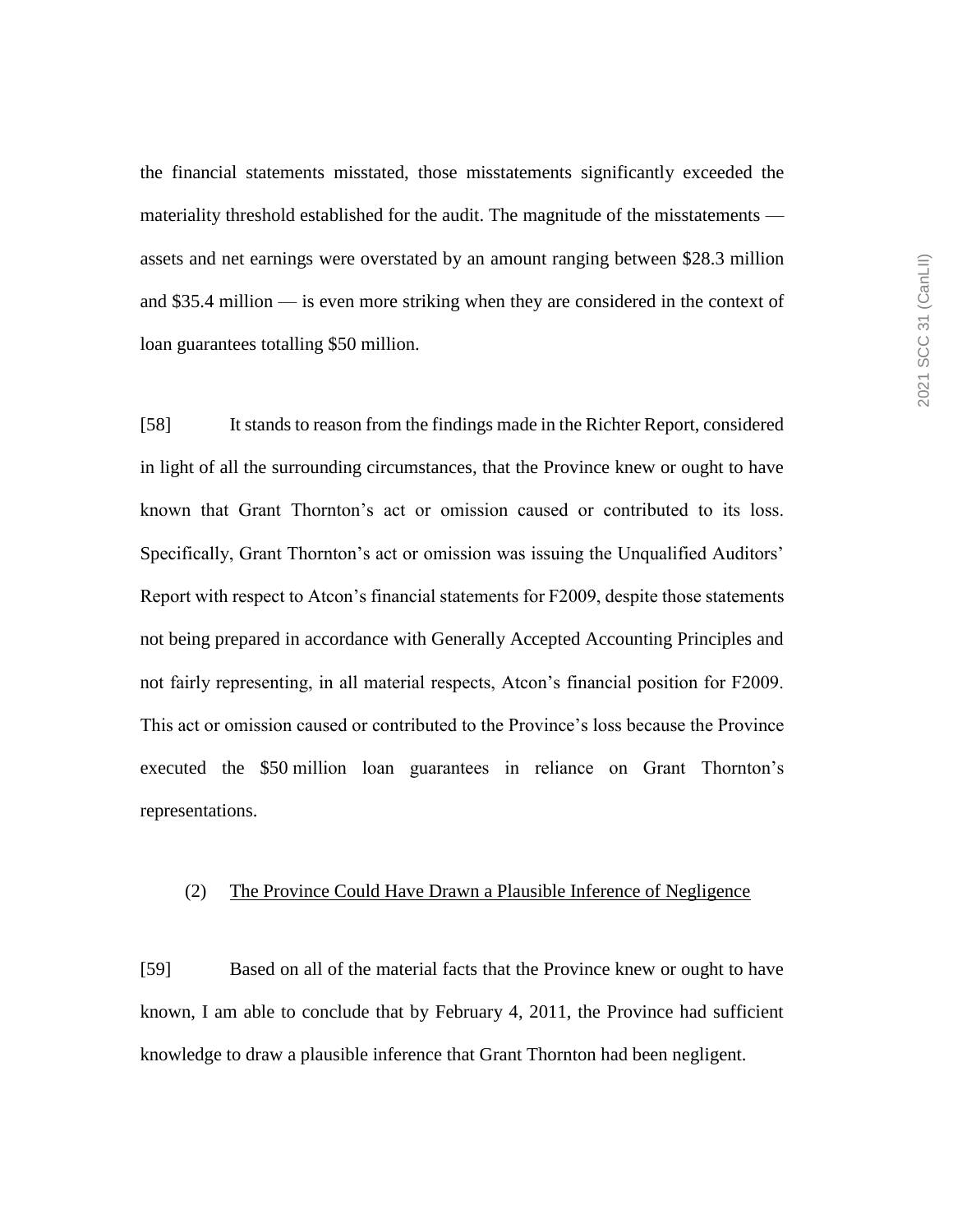[60] The Province maintains that the limitation period did not begin to run on February 4, 2011. It contends that, to this day, the limitation period has not yet started to run because it does not have access to Grant Thornton's audit-related files and thus, it cannot know whether Grant Thornton breached the applicable standard of care by failing to conduct the audit in accordance with Generally Accepted Auditing Standards. This, despite the fact that the Province went ahead and filed its claim many years ago, on June 23, 2014, and despite its concession that it did so without learning any new information about Grant Thornton's conduct between that date and February 4, 2011, the date it received the draft Richter Report.

[61] With respect, I disagree with the Province's position. As I have explained, a plaintiff does not need knowledge of all the constituent elements of negligence to discover its claim. All that is required is knowledge of the material facts, as set out in the *LAA*, from which a plausible inference of liability can be drawn. Contrary to its assertions, the Province did not need access to Grant Thornton's audit-related files to plausibly infer that Grant Thornton had breached the applicable standard of care by failing to conduct the audit in accordance with Generally Accepted Auditing Standards. In particular, from the material misstatements identified in the Richter Report, referred to above at paras. 56-57, the Province could have inferred that the loss was the fruit of an audit that fell below the applicable standards, which require auditors to "plan and perform an audit to obtain reasonable assurance whether the financial statements are free of material misstatement" (R.R., at p. 26).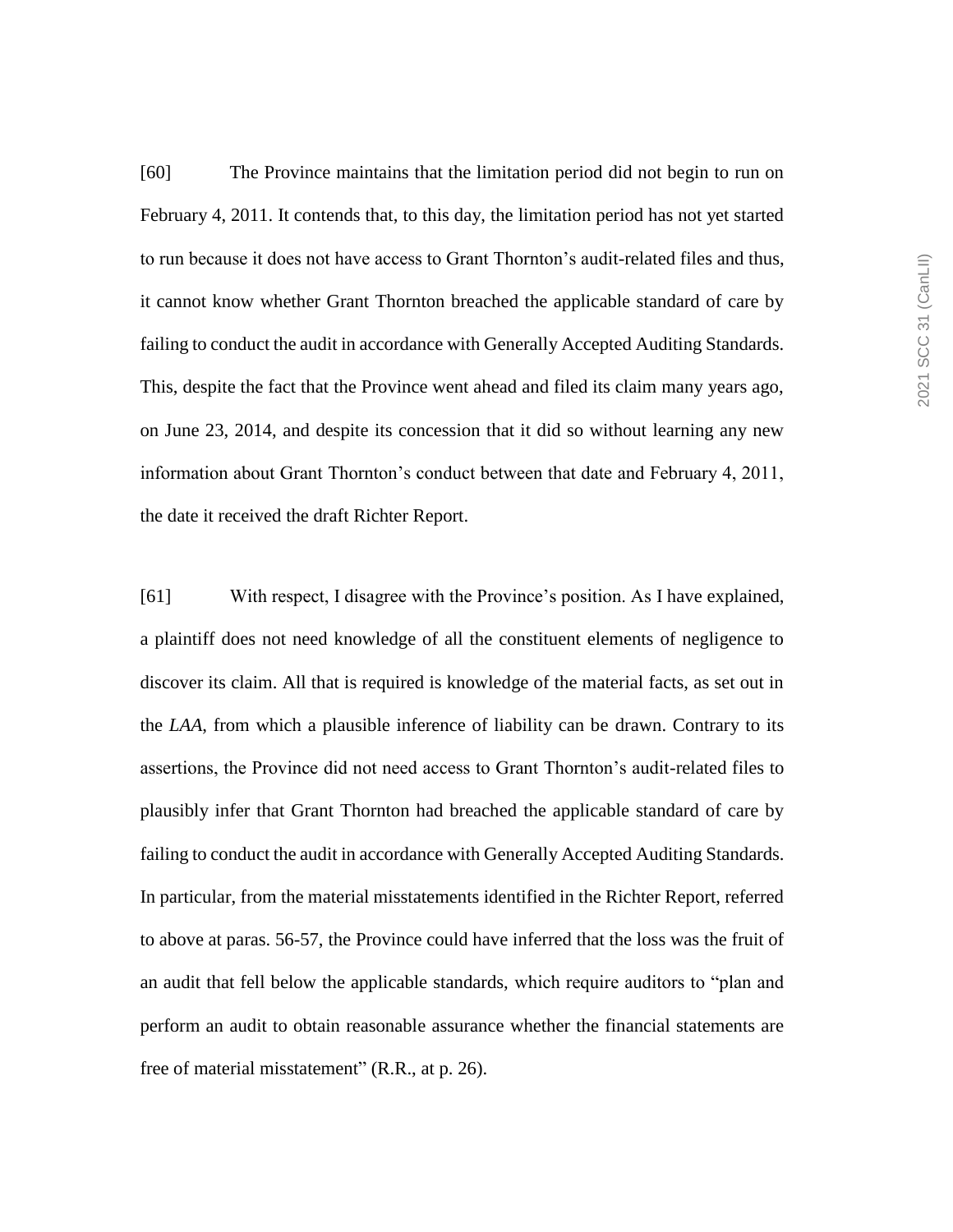[62] In sum, having regard to the material facts that I have identified, which the Province knew or ought to have known, the Province had ample knowledge as of February 4, 2011, to draw a plausible inference that Grant Thornton had acted negligently. This does not mean that Grant Thornton was in fact negligent. That question would have been for trial, had the Province brought its claim within the limitation period.

#### VII. Conclusion

 $\overline{a}$ 

[63] In conclusion, I am satisfied that the Province discovered its claim on February 4, 2011, more than two years before commencing it on June 23, 2014. The Province's claim is therefore statute-barred by s. 5(1)(a) of the *LAA*.

[64] Accordingly, the appeal brought by Grant Thornton LLP and Kent M. Ostridge and the appeal brought by Grant Thornton International Ltd. are both allowed. The judgment of the Court of Appeal is set aside and the judgment of the motions judge in the Court of Queen's Bench is restored. $<sup>1</sup>$  The appellants are entitled to their costs</sup> throughout.

<sup>&</sup>lt;sup>1</sup> Since I am disposing of these appeals on the basis of evidence that was properly before the motions judge, I decline to consider the Province's proposed disposition (see R.F., at para. 145), to remit the matter back to the Court of Appeal to address the alternative grounds of appeal relating to the motions judge's evidentiary rulings, which were raised before that court but not decided (see C.A. reasons, at paras. 80-81).